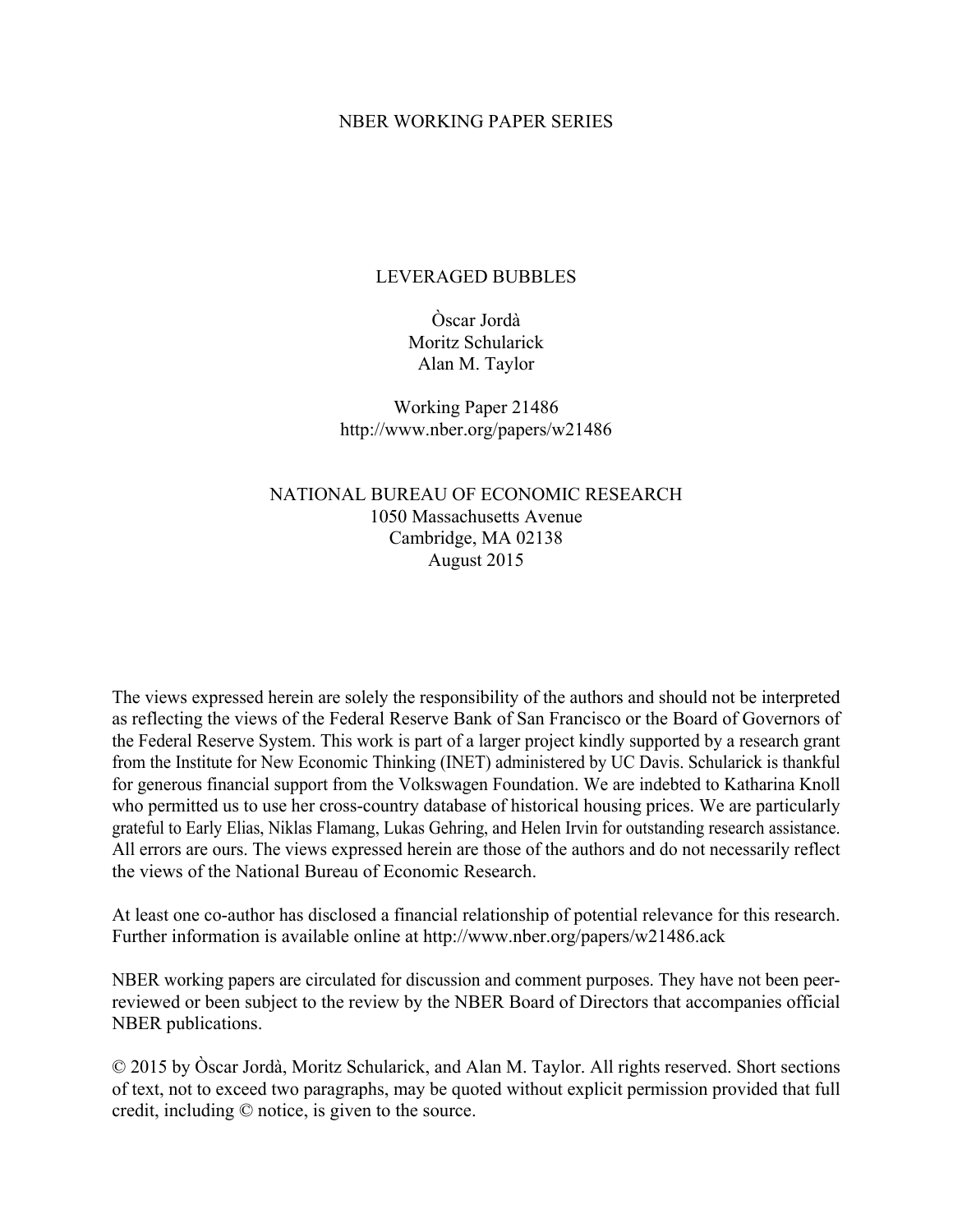Leveraged Bubbles Òscar Jordà, Moritz Schularick, and Alan M. Taylor NBER Working Paper No. 21486 August 2015 JEL No. C14,C32,E44,E51,G01,N10,N20

#### **ABSTRACT**

What risks do asset price bubbles pose for the economy? This paper studies bubbles in housing and equity markets in 17 countries over the past 140 years. History shows that not all bubbles are alike. Some have enormous costs for the economy, while others blow over. We demonstrate that what makes some bubbles more dangerous than others is credit. When fueled by credit booms, asset price bubbles increase financial crisis risks; upon collapse they tend to be followed by deeper recessions and slower recoveries. Credit-financed housing price bubbles have emerged as a particularly dangerous phenomenon.

Òscar Jordà Economic Research, MS 1130 Federal Reserve Bank of San Francisco 101 Market St. San Francisco, CA 94105 oscar.jorda@sf.frb.org and Department of Economics University of California One Shields Ave. Davis, CA 95616-8578 ojorda@ucdavis.edu

Moritz Schularick University of Bonn 53113 Bonn, Germany moritz.schularick@uni-bonn.de

Alan M. Taylor Department of Economics and Graduate School of Management University of California One Shields Ave Davis, CA 95616-8578 and NBER amtaylor@ucdavis.edu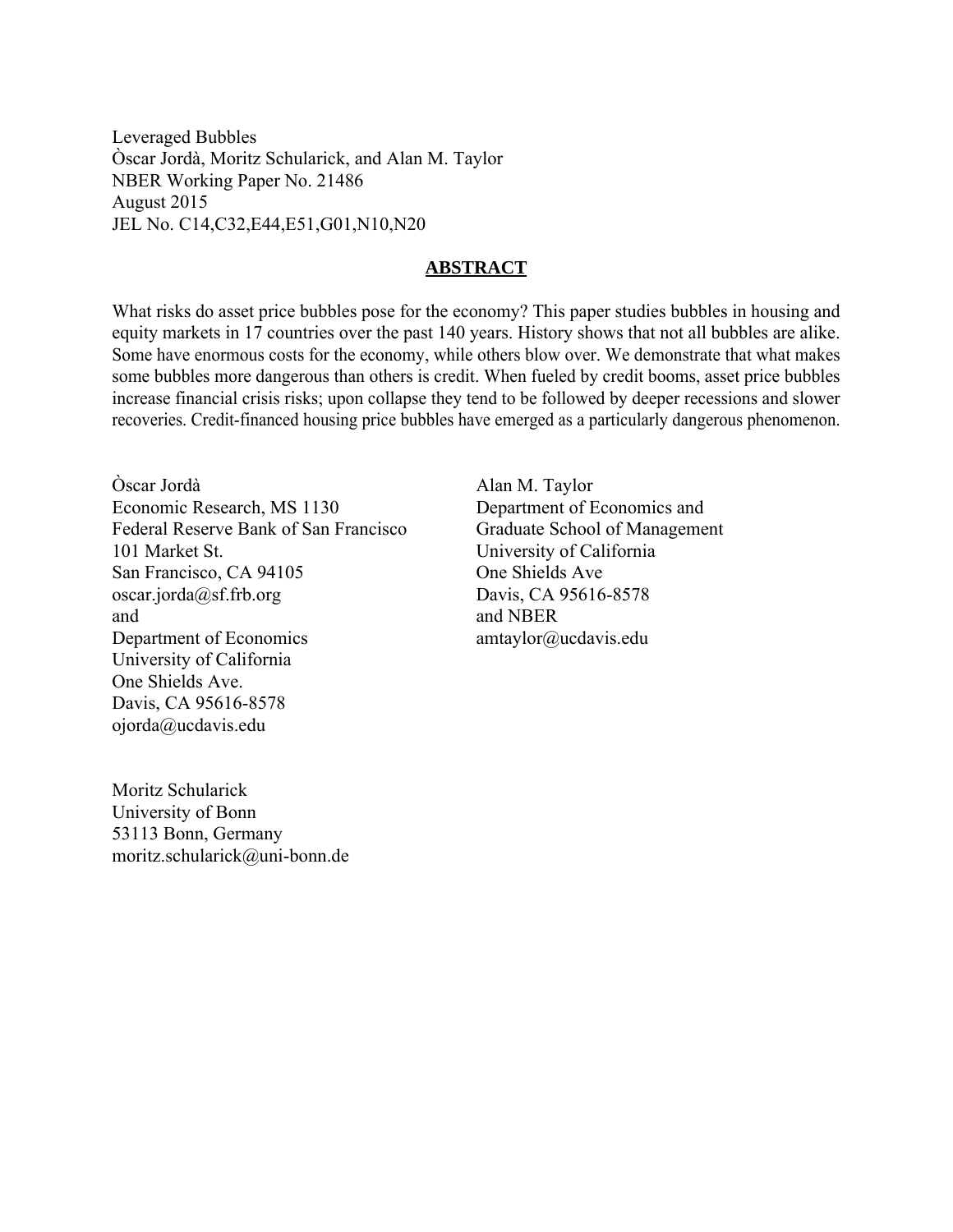*[O]ver-investment and over-speculation are often important; but they would have far less serious results were they not conducted with borrowed money. – Irving Fisher, "The Debt-Deflation Theory of Great Depressions," 1933*

*All of us knew there was a bubble. But a bubble in and of itself doesn't give you a crisis.... It's turning out to be bubbles with leverage. – Former Federal Reserve Chairman Alan Greenspan, CNBC Squawk Box, 2013*

What risk do asset price bubbles pose for an economy? Naturally, in the wake of the largest financial crisis since the Great Depression, the causes and consequences of extended mispricing of financial assets have climbed to the top of the agenda for macroeconomists and policymakers. It has become harder to dismiss such bubble episodes as rare aberrations and exclude them from macroeconomic thinking on axiomatic grounds.

In the pre-crisis consensus, to a large extent, policymakers and economists preferred to ignore bubbles, arguing that they couldn't exist, or couldn't be detected, or not reliably, or that nothing could or should be done, or there might be unintended consequences, and so on. Researchers and central bankers imagined that the problem of depressions had been solved and that the financial sector would be self-stabilizing. The financial stability role of central banks was mostly regarded as secondary, if not quaintly vestigial. The crisis exploded these and other myths which had taken hold based on very little firm empirical evidence, and with scant regard for the lessons of history. The Former Fed Chairman very publicly resiled from old beliefs: he stepped away from a benign neglect approach to markets' irrational exuberance, admitted the "flaw" in his worldview, and began to entertain, as above, the possibility that central banks might need to pay heed to bubbles, or at least some of them, rather more seriously than before.<sup>[1](#page-2-0)</sup>

Yet how policymakers should deal with the potential risks emanating from asset price bubbles remains a hotly debated issue. In particular, the question as to whether central banks should use interest rates or macroprudential tools in response to such risks has attracted considerable attention. Recent influential contributions such as Svensson (2014) and Galí  $(2014)$  have cautioned against using interest rates to "lean against the wind."

Where are we now? Among policymakers and economists a post-crisis consensus seems to be emerging, and this new view worries a lot about *leveraged bubbles*. Yet, the

<span id="page-2-0"></span><sup>1</sup>For the CNBC interview see Matthew J. Belvedere, "Bubbles and leverage cause crises: Alan Greenspan," October 23, 2013 (<http://www.cnbc.com/id/101135835>). For more depth see the interview with Gillian Tett ("An interview with Alan Greenspan," *FT Magazine*, October 25, 2013).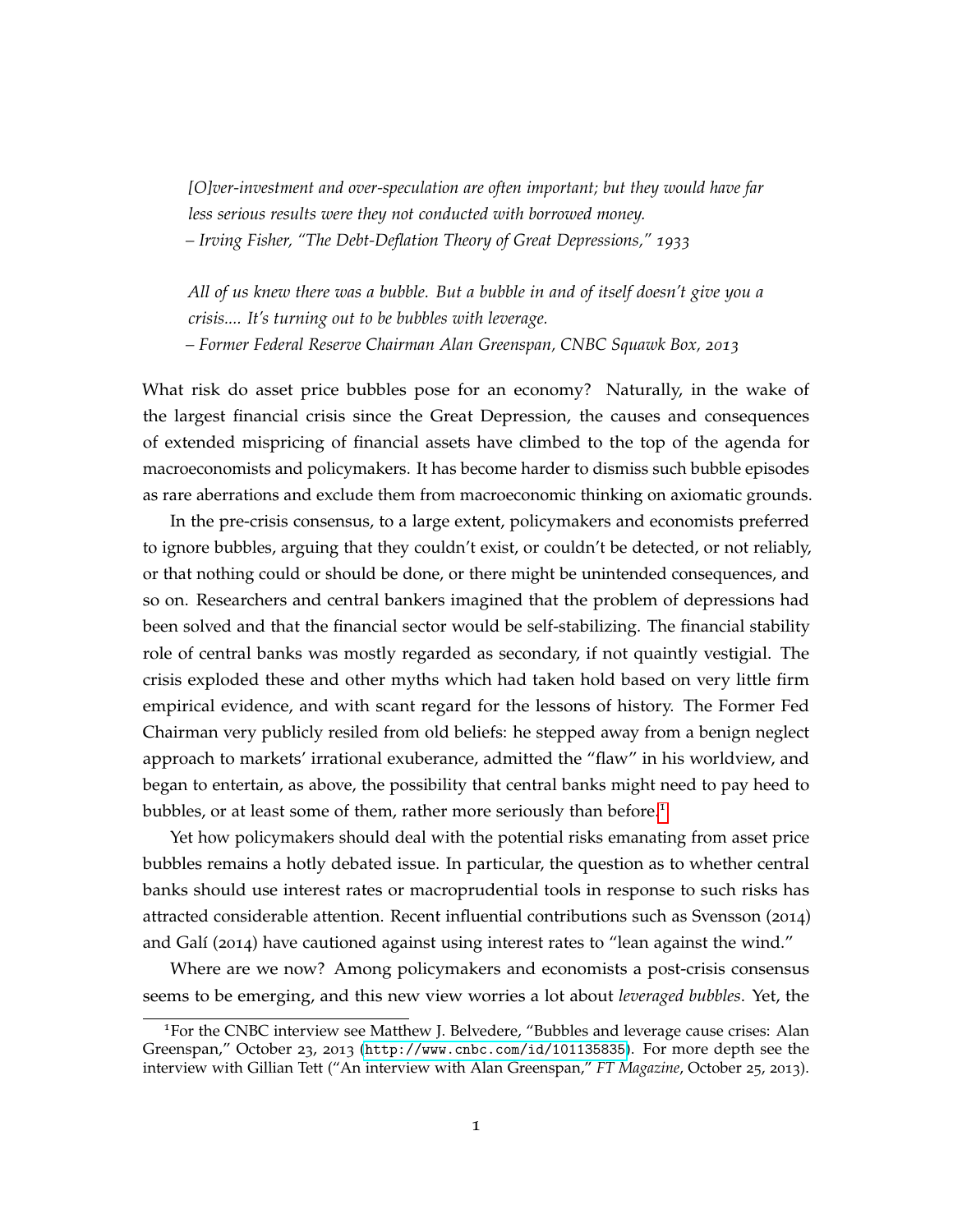skeptic might well ask: Isn't this new consensus just as detached from evidence-based macroeconomics as the last one? Isn't more empirical work needed before we rush to embrace another approach? Sadly, as of now, if one seeks statistically powerful inference based on data from large samples, then one can find little empirical evidence about varieties of asset price bubbles and the damage they might wreak on the economy.

This paper aims to close this gap by studying the nexus between credit, asset prices, and economic outcomes in advanced economies since 1870. We use a dataset that spans the near universe of advanced economies in the era of modern economic growth and finance capitalism over the last 150 years. Financial crises and asset price boom-busts are relatively rare events. Thus, any empirical study must employ very long time series and the historical experience of more than one country to have any hope of conducting a reasonable statistical analysis, as our prior work has shown.

Our key result is that some bubbles matter more than others. What makes bubbles dangerous is the role of credit, as was belatedly suspected by Greenspan. This finding also fits with conjectures put forward by Mishkin (2008, 2009) and other policymakers after the crisis: the idea that there are two categories of bubbles. Pure, unleveraged "irrational exuberance" bubbles may pose a limited threat to financial stability or the macroeconomic outlook. "Credit boom bubbles," on the other hand, may be a dangerous combination. In such bubbles, a positive feedback develops that involves credit growth, asset prices, and increasing leverage. When such credit boom bubbles go bust, in Mishkin's words, "the resulting deleveraging depresses business and household spending, which weakens economic activity and increases macroeconomic risk in credit markets." Arguably, these deleveraging pressures have been a key reason for the slow recovery from the financial crisis (Mian and Sufi 2014; Jordà, Schularick, and Taylor 2013).

This paper builds upon our previous research. In Jorda, Schularick, and Taylor ` (2013) we showed that the debt overhang from credit booms is an important feature of the business cycle and that it is associated with deeper and longer lasting recessions. Subsequently, we collected a more comprehensive dataset on credit than had been hitherto available in Jordà, Schularick and Taylor (2014). This paper uses these new data together with novel long-run historical data on asset prices (both in equities and houses). These two datasets allow us to investigate the interaction between asset prices and debt overhangs.

The plan of the paper is as follows. First, we introduce the two historical datasets underlying this study. In the second part, we study the role of credit and asset price bubbles in the generation of financial crises. Using a comprehensive dataset, covering a wide range of macroeconomic and financial variables, we demonstrate that it is the interaction of asset price bubbles and credit growth that poses the gravest risk to financial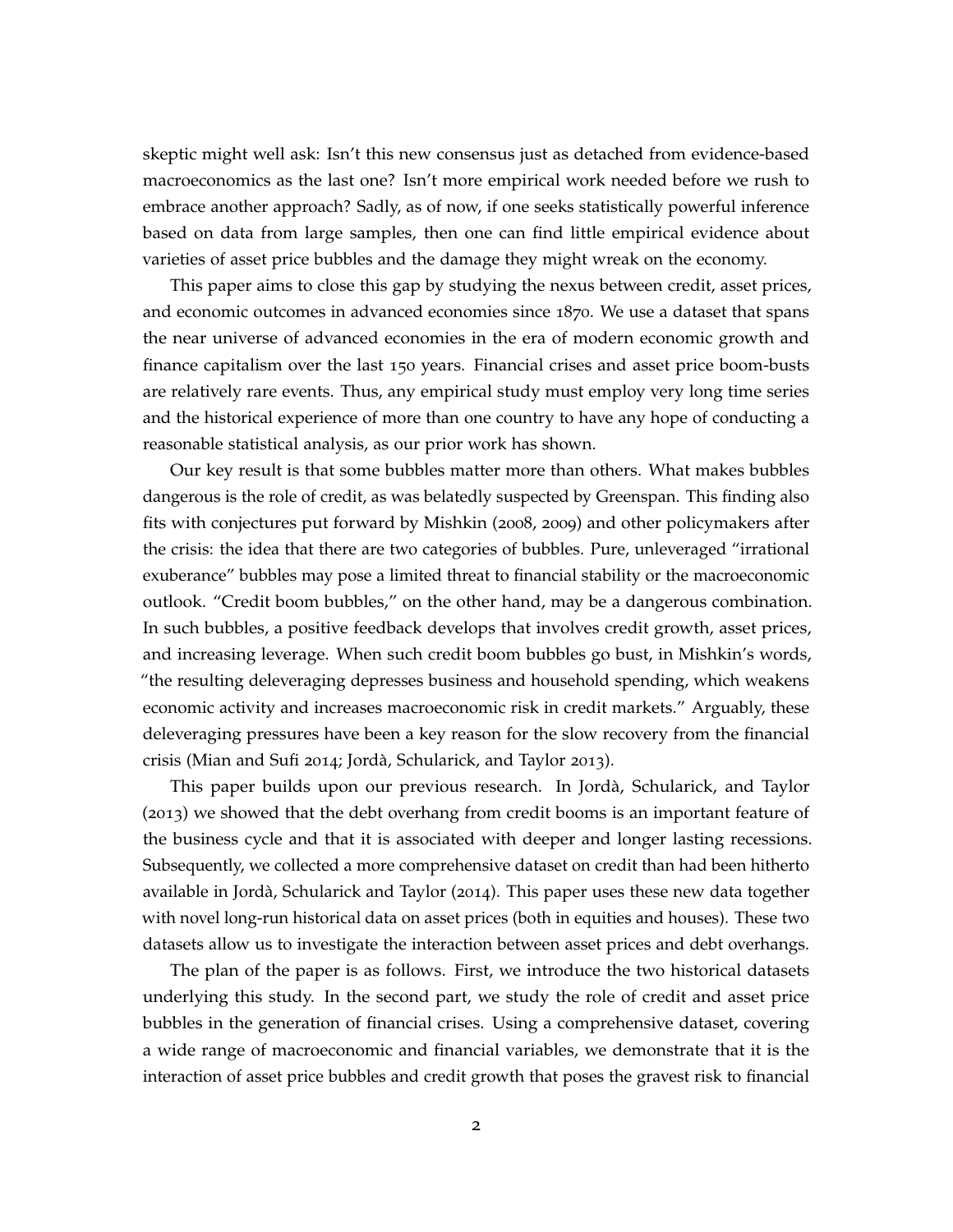stability. These results, based on long-rung historical data, offer the first sound statistical support based on large samples for the widely held view that the financial stability risks stemming from of an unleveraged equity market boom gone bust (such as the U.S. dotcom bubble) can differ substantially from a credit-financed housing boom gone bust (such as the U.S. 2000s housing market). Third, analyzing the consequences of bursting asset price bubbles for the macroeconomy, we show that the output costs in the depth of the financial crisis recession, and the speed of the subsequent recovery, are shaped by the interaction of asset price run-ups and the pace of credit growth in the prior boom phase.

Our conclusions align with an emerging post-crisis consensus, but with actual an evidentiary basis. Asset price bubbles and credit booms may be harmful, but the interaction of the two sows the seeds of severe economic distress. The risk of a financial crisis then rises substantially and the ensuing recessions are considerably more painful. Leveraged housing bubbles turn out to be the most harmful combination of all.

Our new discoveries also place a renewed and nuanced emphasis on our earlier work on the causes of financial instability (Schularick and Taylor 2012; Jorda, Schularick, and ` Taylor forthcoming). It is not only credit growth, but the interaction of credit and asset prices that matters for financial stability risks and the economic costs of financial crises.

### 1. DATA

Our study relies on the combination and extension of two new long-run macro-finance datasets that have recently become available. In Jordà, Schularick, and Taylor (2014) we presented the latest vintage of our long-run credit and macroeconomic dataset in the form of an annual panel of 17 countries since 1870.<sup>[2](#page-4-0)</sup> To study asset price booms we have then added equity price data, as detailed below. The second dataset underlying the study by Knoll (2014) and Knoll, Schularick, and Steger (2014) covers house prices since 1870 on an annual basis for the panel of 17 countries. Table [1](#page-5-0) gives an overview of the underlying data we use for housing prices, stock market prices, and bank lending.

The combined data now include observations up to 2013, and therefore include the Global Financial Crisis and its aftermath. We have also stretched the coverage of equity prices, with data typically beginning in the late 19th or early 20th century for all countries.

<span id="page-4-0"></span><sup>&</sup>lt;sup>2</sup>At the core of this dataset are credit aggregates series for bank lending for 17 countries, both for total and disaggregated credit. Data on macroeconomic control variables come from our previous work, where we relied on the efforts of other economic and financial historians and the secondary data collections by Maddison (2005), Barro and Ursúa (2008), and Mitchell (2008abc). Data on financial crisis dates come from the now standard sources such as Bordo et al. (2001), Laeven and Valencia (2008, 2012), and Reinhart and Rogoff (2009).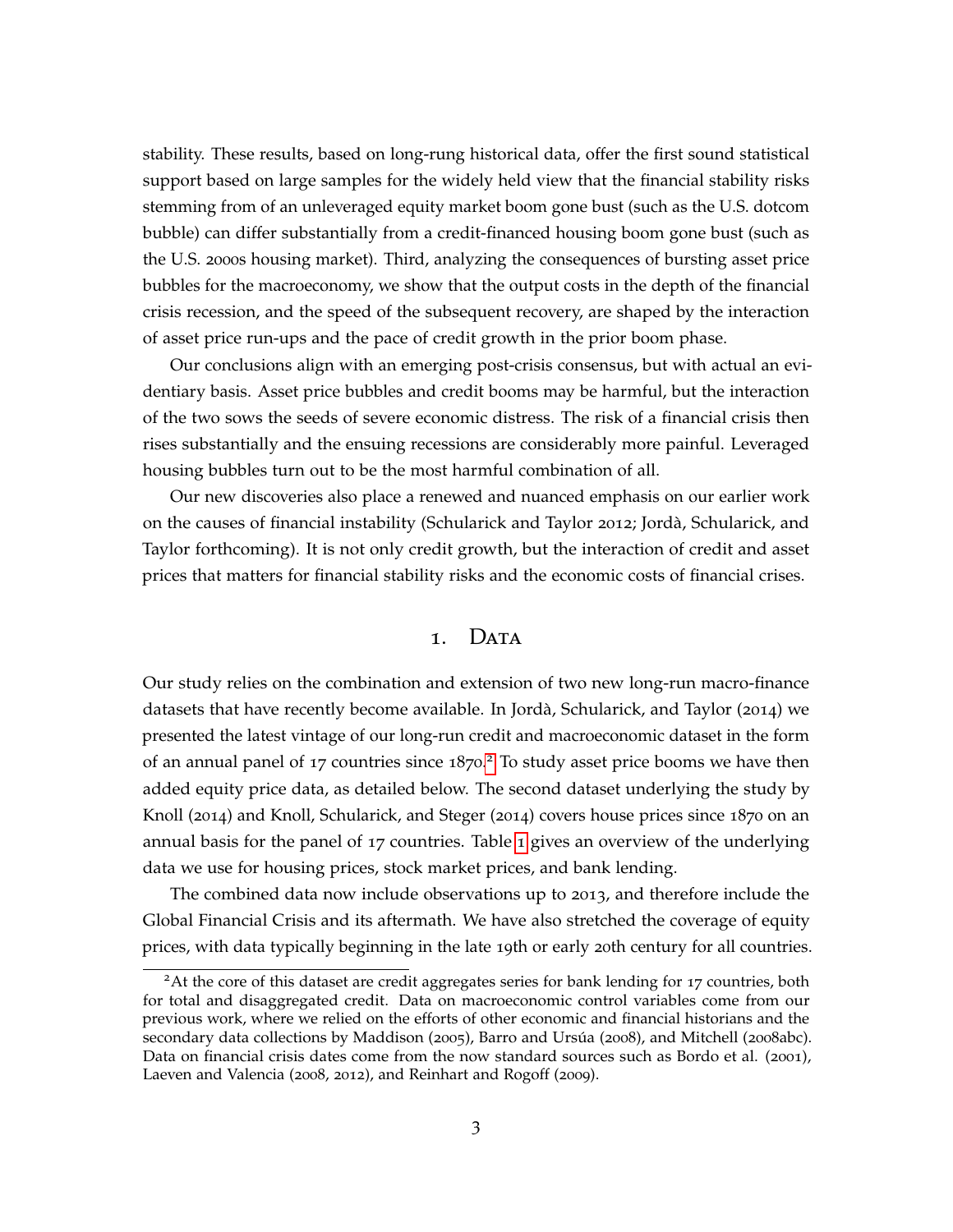<span id="page-5-0"></span>**Table 1:** *Data sources, period, and coverage details of the house price and equity price data*

| Country     | Equity prices | House prices  | <b>Bank loans</b>     |
|-------------|---------------|---------------|-----------------------|
| Australia   | $1870 - 2013$ | $1870 - 2013$ | $1870 - 2013$         |
| Belgium     | $1870 - 2013$ | $1878 - 2013$ | $1885 - 2013$         |
| Canada      | $1870 - 2013$ | 1921-2013     | $1870 - 2013$         |
| Switzerland | $1899 - 2013$ | 1901-2013     | $1870 - 2013$         |
| Germany     | $1870 - 2013$ | $1870 - 2013$ | $1883 - 2013$         |
| Denmark     | 1914-2013     | $1875 - 2013$ | $1870 - 2013$         |
| Spain       | $1870 - 2013$ | 1971-2013     | 1900-2013             |
| Finland     | 1912-2013     | 1905-2013     | $1870 - 2013$         |
| France      | $1870 - 2013$ | $1870 - 2013$ | 1900-2013             |
| U.K.        | $1870 - 2013$ | $1899 - 2013$ | 1880-2013             |
| Italy       | 1906-2013     | 1970-2013     | $1870 - 2013$         |
| Japan       | $1899 - 2013$ | 1913-2013     | $1874 - 2013$         |
| Netherlands | 1890-2013     | $1870 - 2013$ | 1900-2013             |
| Norway      | 1914-2013     | $1870 - 2013$ | $1870 - 2013$         |
| Portugal    | 1929-2013     | 1988-2013     | 1870-1903 / 1920-2013 |
| Sweden      | $1870 - 2013$ | $1875 - 2013$ | $1871 - 2013$         |
| U.S.        | $1870 - 2013$ | 1890-2013     | 1880-2013             |

For each country, we show the period covered by the equity market index, the period covered by the house price index, and the period covered by the bank loans series.

*Notes*: Equity prices are broad indices. House prices are quality adjusted where possible. For bank loans, the financial institutions covered include commercial banks (CB) and other financial institutions (OFI) such as savings banks, credit unions, and building societies. Data generally cover all monetary financial institutions.

*Sources*: Jordà, Schularick, and Taylor (2014) and Knoll, Schularick, and Steger (2014). See appendix, Table [8](#page-35-0).

Figure [1](#page-6-0) compares the new total bank credit series we have constructed with an older series from Schularick and Taylor (2012) which relied mainly on credit by commercial banks alone. After WW2, both series can be compared to the credit database maintained by the Bank for International Settlements (2013). The three series track each other closely, with the shift between the old Schularick and Taylor (2012) series and our new series reflecting the wider coverage of credit institutions.

The trends in long-run bank lending are well known by now: after an initial period of financial deepening in the late 19th century the average level of the credit-to-GDP ratio in advanced economies reached a plateau of about 50% on the eve of WW1. Subsequently, with the notable exception of the deep contraction seen in bank lending in the Great Depression and WW2, the ratio broadly remained in this range until the 1970s. The trend then broke: the three decades that followed were marked by a sharp increase in the volume of bank credit relative to GDP. Bank lending on average roughly doubled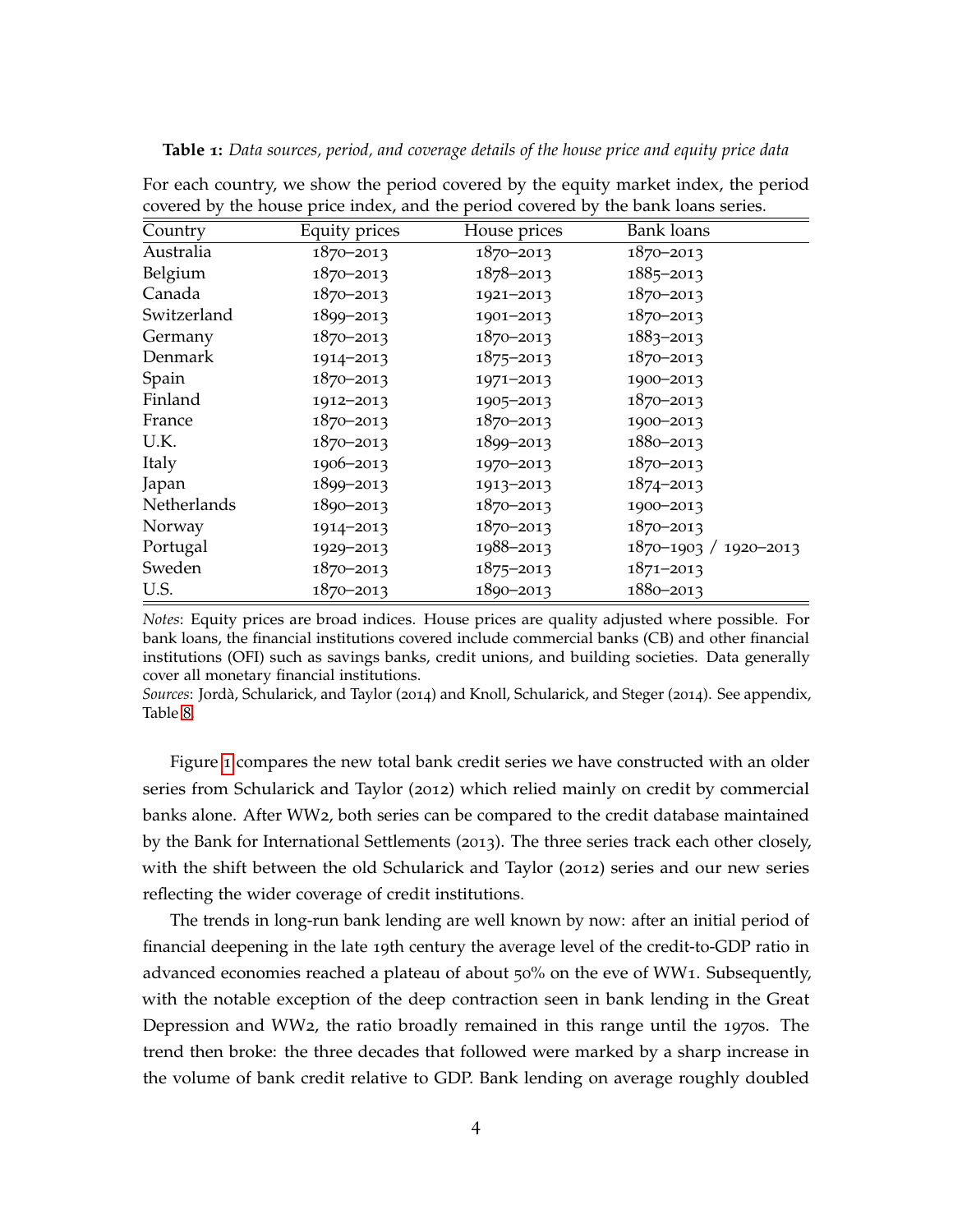<span id="page-6-0"></span>**Figure 1:** *Bank credit to the domestic economy, 1870–2013, with a comparison of data from three different sources: Average ratio to GDP by year for 17 countries*



*Notes*: *Total Loans (new JST series)* refers to new data on total loans to the nonfinancial private sector (businesses and households) from the banking sector (broadly defined as explained in the text) and compiled by us for this paper. *Commercial bank loans (old ST series)* refers data on total loans to the nonfinancial private sector by commercial banks compiled by Schularick and Taylor (2012). *Total loans (BIS data)* refers to data on total loans by the banking sector compiled by the BIS (2013). All three series are reported as a fraction of GDP by year, based on a simple average across all 17 countries in the sample. See text.

relative to GDP between 1980 and 2010 as average bank credit to GDP increased from 61% to 114%. Put differently, the data dramatically underscore the expansion in credit that preceded the Global Financial Crisis of 2008. Even so, this is only a lower-bound estimate of the size of this recent credit boom; it excludes credit creation by the shadow banking system, which was significant in some countries, notably the U.S. and the U.K.

Turning to house prices, Knoll, Schularick, and Steger (2014) combine data from more than 60 different sources. They construct house price indices reaching back to the early 1920s in the case of Canada; the early 1900s for Finland, Germany, Switzerland; the 1890s for Japan, U.K., U.S.; and the 1870s for Australia, Belgium, Denmark, France, Netherlands, Norway. Compared to existing studies such as Bordo and Landon-Lane (2013), the dataset extends the series for the U.K. and Switzerland by more than 30 years, for Belgium by more than 40 years, and for Japan by more than 50 years. Overall, the new dataset doubles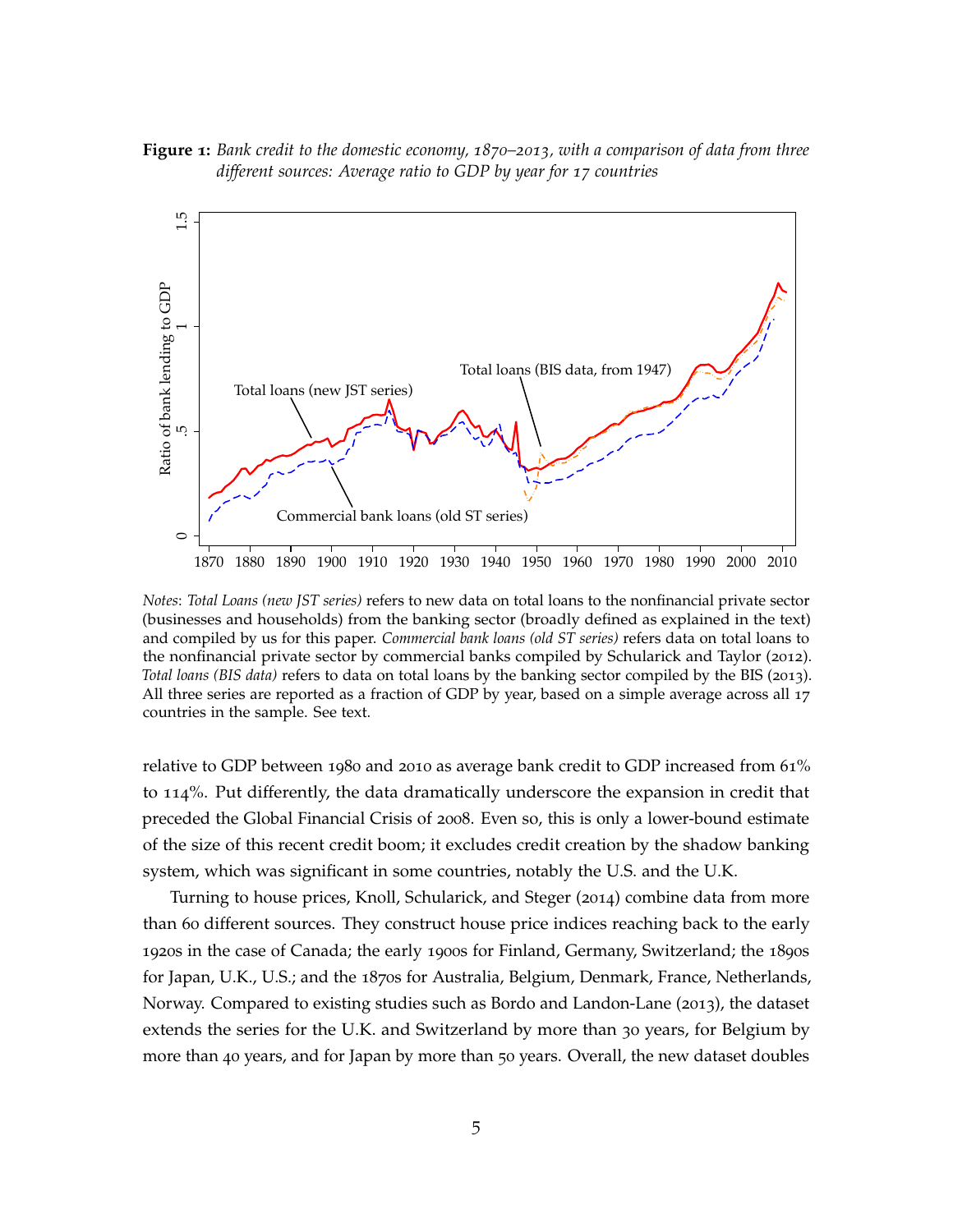the number of country-year observations, allowing a more detailed study of long-run house price dynamics.

Constructing long-run house price data requires pragmatic choices between the ideal and reality. A house is the bundle of the structure and the underlying land. The price of the structure corresponds to its replacement value which is a function of construction costs. The best possible index would measure the appreciation of the price of a standard, unchanging house in each country. But houses are heterogeneous assets therefore posing particular challenges for the construction of price indices that are comparable across countries. Moreover, house price data exist for shorter sample intervals and have to be spliced to construct at a long-run index. With these caveats in mind, the series reconstructed by provide the best available basis for empirical analysis.

Knoll, Schularick, and Steger (2014) show that the path of global house prices in the 20th century has not been continuous. Real house prices, deflated with the consumer price index (CPI), remained stable from 1870 until the middle of the 20th century after which they rose substantially, as Figure [2](#page-8-0) shows. Figure [2](#page-8-0) also demonstrates that there are large swings in real house prices. Periods of pronounced increases are often followed by abrupt corrections, as Knoll (2014) discusses. In addition, Figure [2](#page-8-0) demonstrates that there is considerable heterogeneity in house price trends across economies that otherwise have similar characteristics and comparable long-run growth performance.

Turning to equity prices, Figure [3](#page-9-0) displays the equity market data underlying our empirical analysis. Just like house prices, real equity prices exhibit considerable crosscountry heterogeneity and volatility in the course of the 20th century. It is also noteworthy that, just as house prices, equity prices seem to share a general tendency to increase faster than CPI in recent decades.

In total, the asset price dataset assembled here—combining both equity and housing prices—is the largest of its kind to date. It rests on 2139 country-year equity price and 1855 house-price observations. On average, we have 126 years of equity prices and 109 years of housing prices per country. With sample size comes statistical power: using this large historical dataset, we can perform more formal benchmarking and statistical analysis for the near-universe of advanced-country macroeconomic and asset price dynamics, covering over 90% of advanced-economy output. In the next section, we briefly show how we identify asset price bubbles in the data before studying their economic consequences.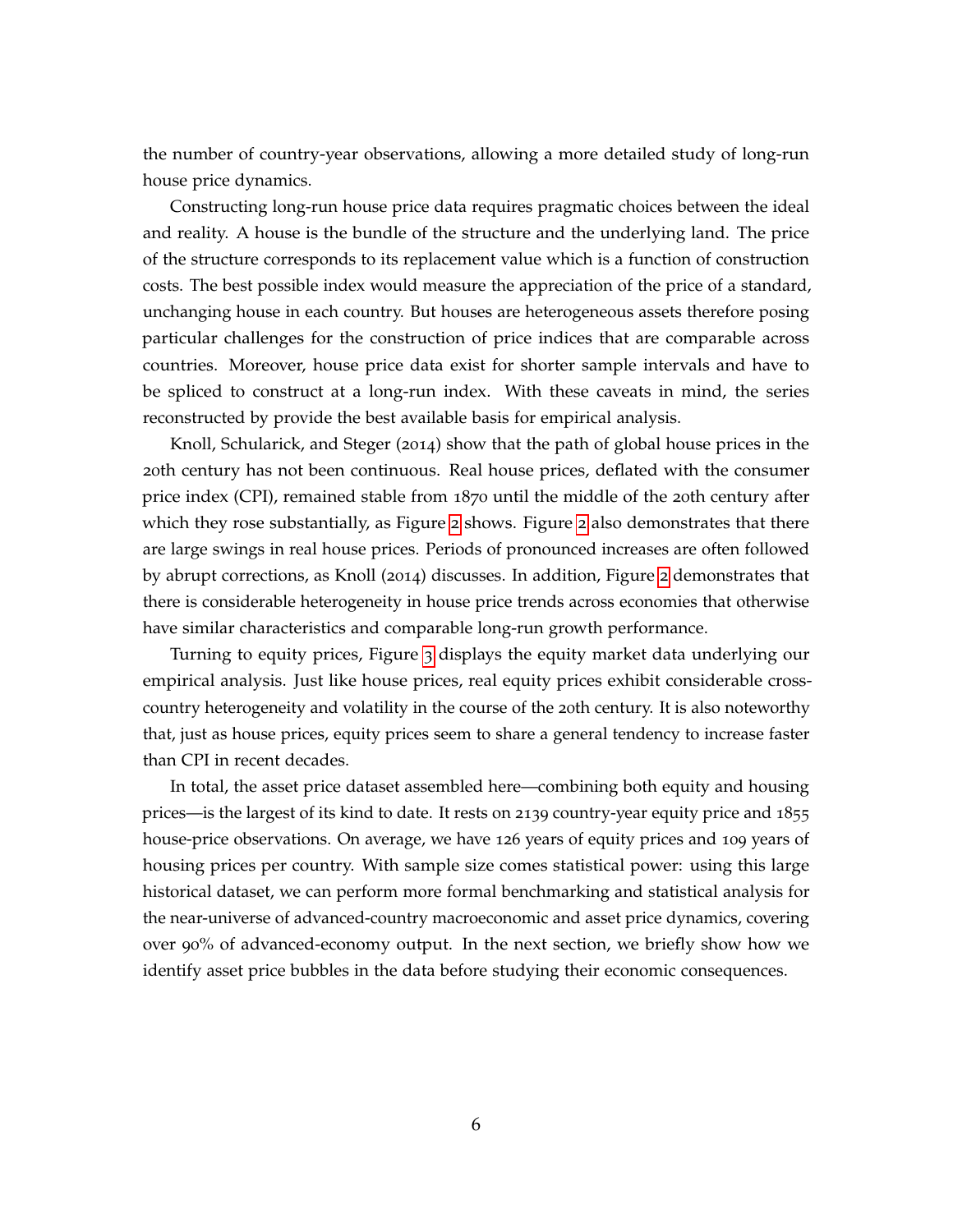<span id="page-8-0"></span>

**Figure 2:** *Real house prices in the long run*

*Notes*: Nominal house price index divided by consumer price index. See text. The years of the two World Wars are shown with shading.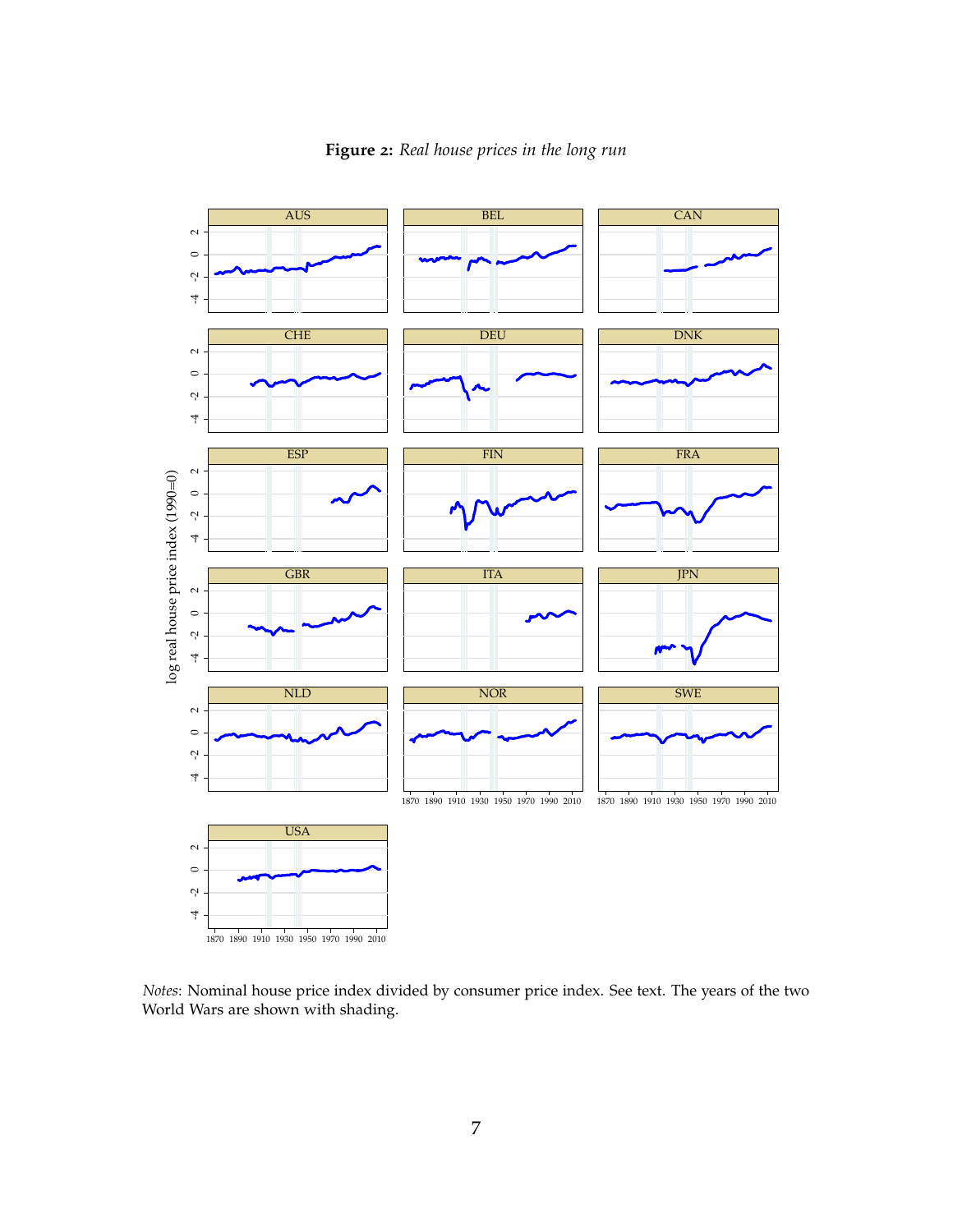<span id="page-9-0"></span>

**Figure 3:** *Real equity prices in the long run*

*Notes*: Nominal equity price index divided by consumer price index. See text. The years of the two World Wars are shown with shading.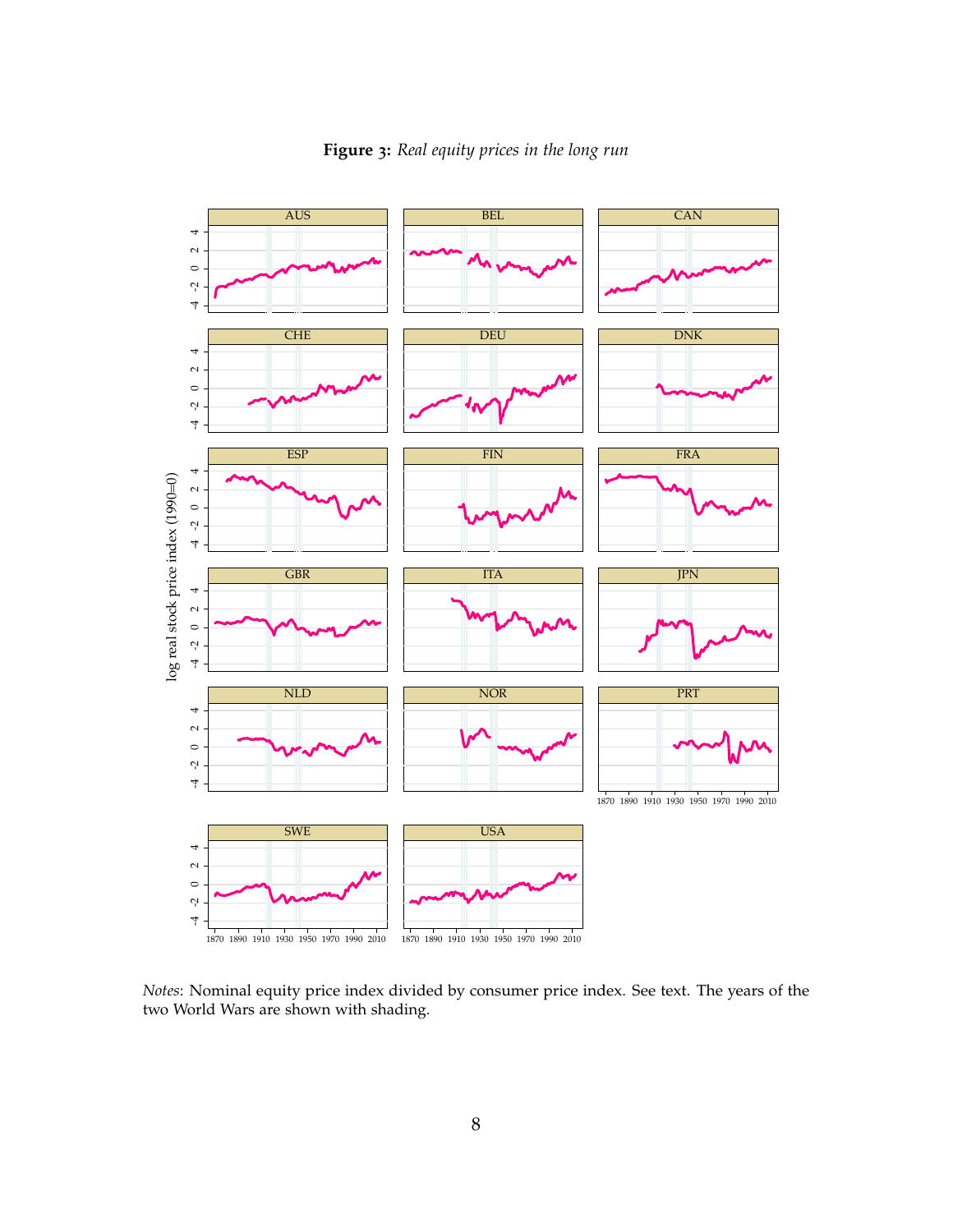#### 2. Empirical identification of asset price bubbles

The term "bubble" is typically used when asset prices deviate from their fundamental value in an asymmetric and explosive way, often in conjunction with a subsequent crash. Bubbles can occur even if investors have rational expectations and have identical information, so-called rational bubbles, but also under asymmetric information, in the presence of limits to arbitrage, and when investors hold heterogeneous beliefs (e.g., Brunnermeier 2008).

Determining the presence of bubbles empirically, however, is no easy task. One option is to follow Borio and Lowe (2002), as well as Detken and Smets (2004) and Goodhart and Hofmann (2008), who have defined housing price booms as deviations of real house prices above some some specified threshold relative to an HP filtered trend with a high smoothing parameter. We build upon this kind of definition, but it is not the only approach. Bordo and Jeanne (2002), by contrast, focus on the explosive growth dynamics instead of the level deviation from long-run assumed fair value. In their work, an asset price boom episode is detected when the 3-year moving average growth rate exceeds the series average by more than 1.3 times the series standard deviation. Other definitions of bubbles based on sustained peak-trough or trough-peak changes appear in works by Helbling (2005), Helbling and Terrones (2003), and Claessens, Kose, and Terrones (2008) for the IMF.

As this brief survey makes clear, there is no accepted standard definition of bubble phenomena. Research has used both large deviations of price levels from some reference level and also large rates (or amplitudes) of increase/decrease as indicative of the rise and fall of bubble events.

In the following, we propose a combination of both approaches and apply two joint criteria for the detection of an asset price bubble episode. In essence, for our definition we require firstly that log real asset prices diverge significantly from their trend, becoming elevated by more than one standard deviation from a country-specific Hodrick-Prescott filtered trend ( $\lambda$ =100, annual data). A discrete sequence of such years we now define as a price elevation *episode*. But, secondly, we also require for our definition that at some point during an episode of elevation thus defined, a large price correction occurs ("the bubble bursts"), with real asset prices falling by more than 15% (a change of –0.15 log points) over a 3-year window looking forwards from any year in the episode.

The precise signals we use in each country-year observation are defined as follows, where  $p_{it}$  is the log real asset price, whether equity or housing;  $z_{it}$  is the HP detrended log real asset price (for that country); and *I*(.) is the indicator function: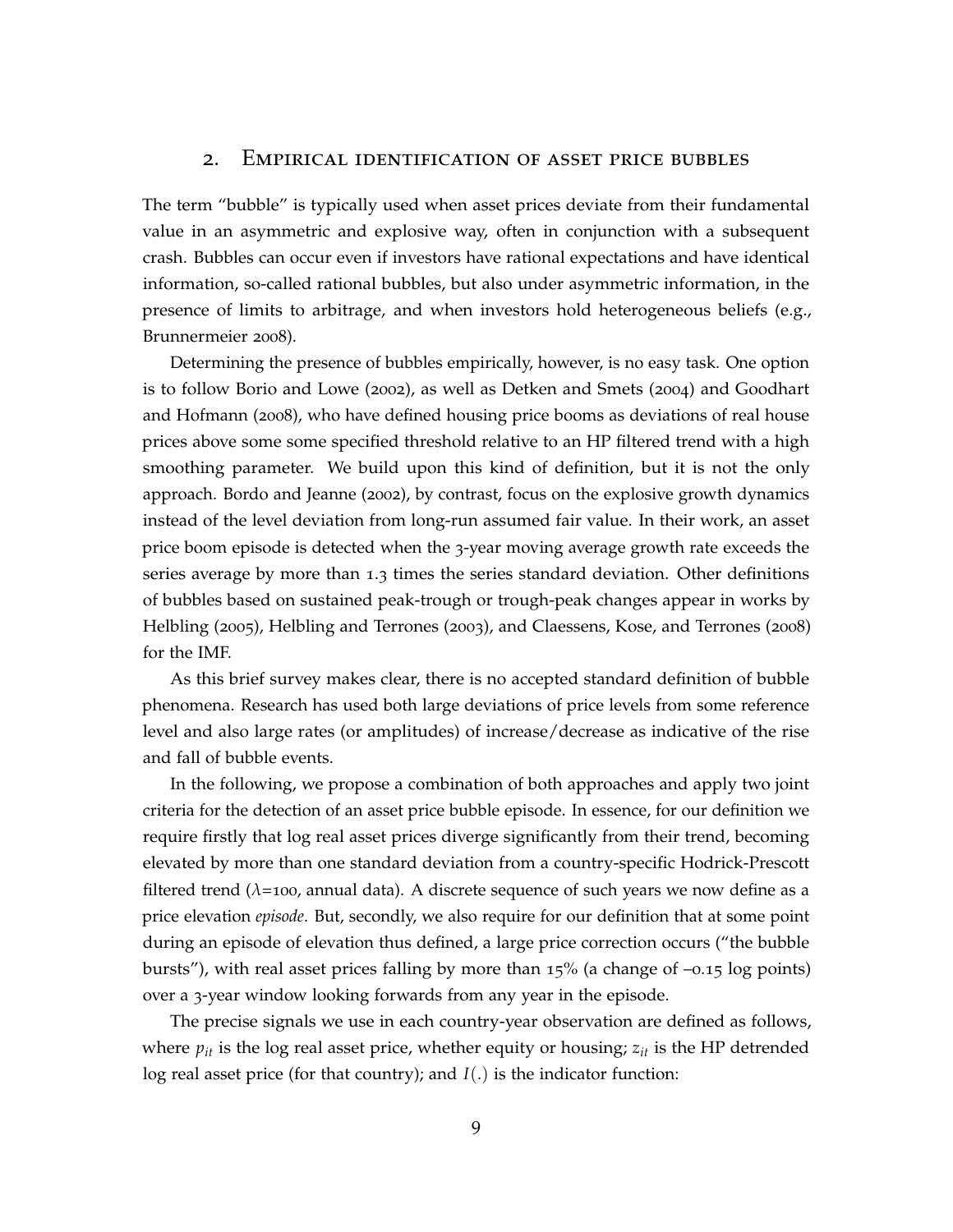Price Elevation Signal<sub>*it*</sub> = *I*( $z$ <sup>*it*</sup> > standard deviation of *z* in country *i*),

Price Correction Signal<sub>it</sub> =  $I(p_{i,t+3} - p_{it} < -0.15)$ ,

Bubble Signal<sub>it</sub> = (Price Elevation Signal =  $1$ ) and (Price Correction Signal  $=$  1 at some point in the episode).

We developed these joint criteria to avoid counting as bubbles cases where prices ran up quickly, but did not correct downwards sharply, e.g., because fundamentals improved sufficiently to give justification to the price rise, or prices rose from depressed levels and converged back to fundamentals. For robustness we also re-ran all of our analysis using only the first signal, with little change in the results. Furthermore, although the literature favors defining asset prices in real terms, we also experimented with asset prices normalized relative to nominal GDP and nominal GDP per capita. The main results reported in Section 6 did not change materially, and are not reported here, although they are available upon request.

To provide a more granular view of our bubble signal algorithm, Figure [4](#page-12-0) zooms in on several 10-year windows surrounding well-known asset price boom and bust cycles for several countries in our dataset. The line in each chart plots the log real asset price for that country in the specified period, with the  $\pm 1$  s.d. reference band centered on the HP trend, and the markers on the line with year labels pick out those years which our algorithm selects as "bubble" episodes. To the naked eye the algorithm seems to produce reasonable signals for all these cases.

Finally, Table [2](#page-13-0) provides a bird's-eye view of the main features of equity and housing bubbles from the point they start until they collapse. Start is defined as the moment when the price elevation signal switches on at  $+1$  s.d. Comparing columns  $(1)$  and  $(2)$  based on the full sample, it is clear that fluctuations in equity prices are far more volatile, and on average, about twice the size of those in house prices. As a result, the average duration of equity bubbles is one third shorter on average (2 versus 3 years). These differences are similar across eras, as the subsample analysis in columns (3) to (6) reveals.

Some of the most fabled historical episodes that our bubble signal picks up include the Australian real estate boom of the 1880s that crashed in the early 1890s leading to a prolonged period of economic adjustment. We also pick up a major speculative real estate boom that took hold in Copenhagen and spread to other Danish cities in the early 1900s. We also detect the 1920s real estate boom in the U.S. The parallels of this last event to the boom and bust of the 2000s have recently been analyzed by White (2014): housing starts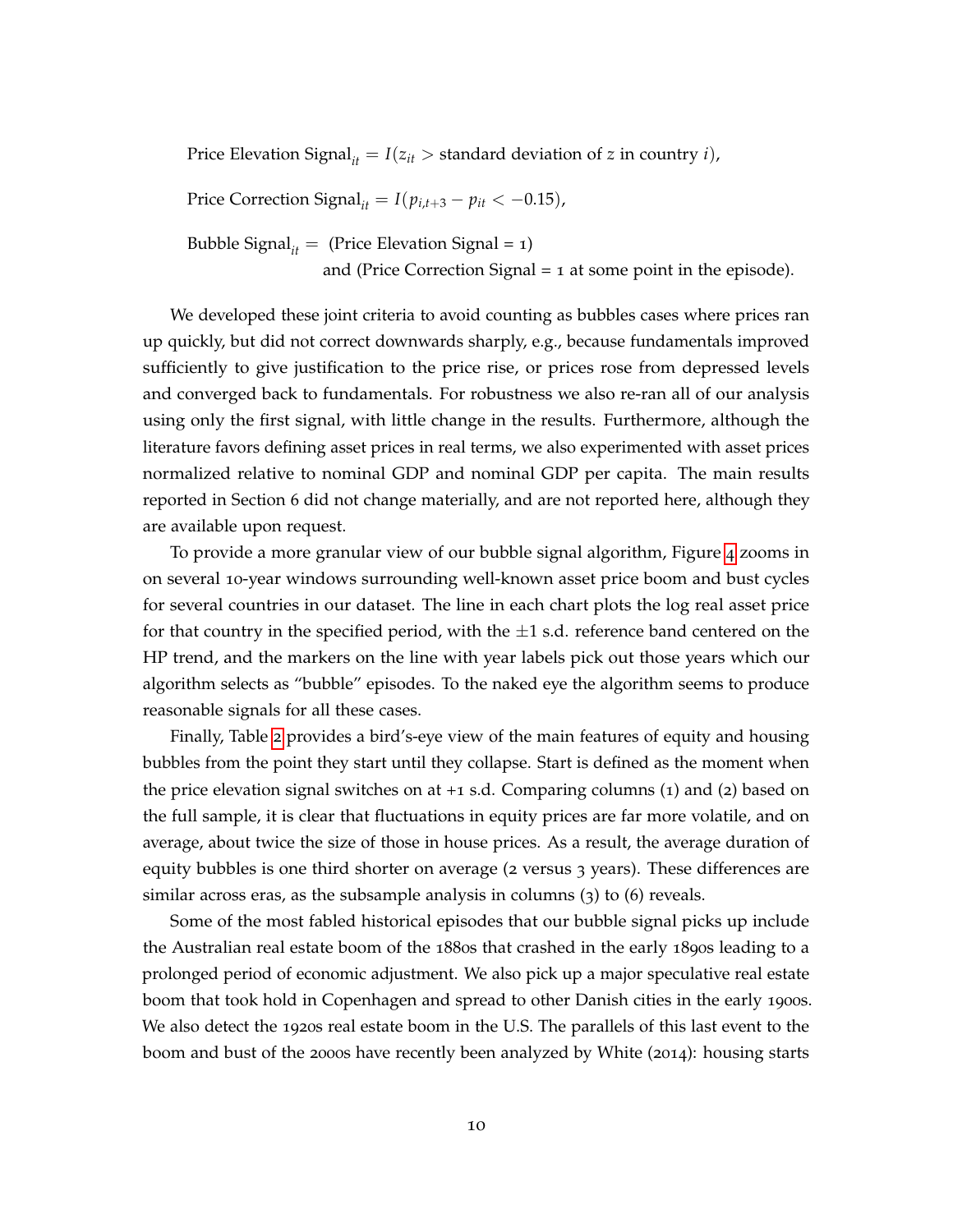<span id="page-12-0"></span>The figures show, for each 10-year window, the log real asset price (rebased to the start year), a band of  $\pm 1$  standard deviation (for that country's detrended log real asset price), and the years for which the Bubble Signal is turned on using our algorithm.



*Notes*: See text.

surged and, with large regional variation, prices rose strongly, fueled by easy credit and financial innovations. The crash occurred in the mid-1920s, well in advance of the Great Depression. Yet it led to a surge in foreclosures that weakened the financial system.

The equity boom-bust of the late 1920s is arguably the most famous asset price boom and bust episode in modern economic history. From their trough in 1921, U.S. equity prices had increased 6-fold by 1929, but the Roaring Twenties ended for good that year on October 24, Black Thursday. The market fell 11% in the space of a few minutes of trading.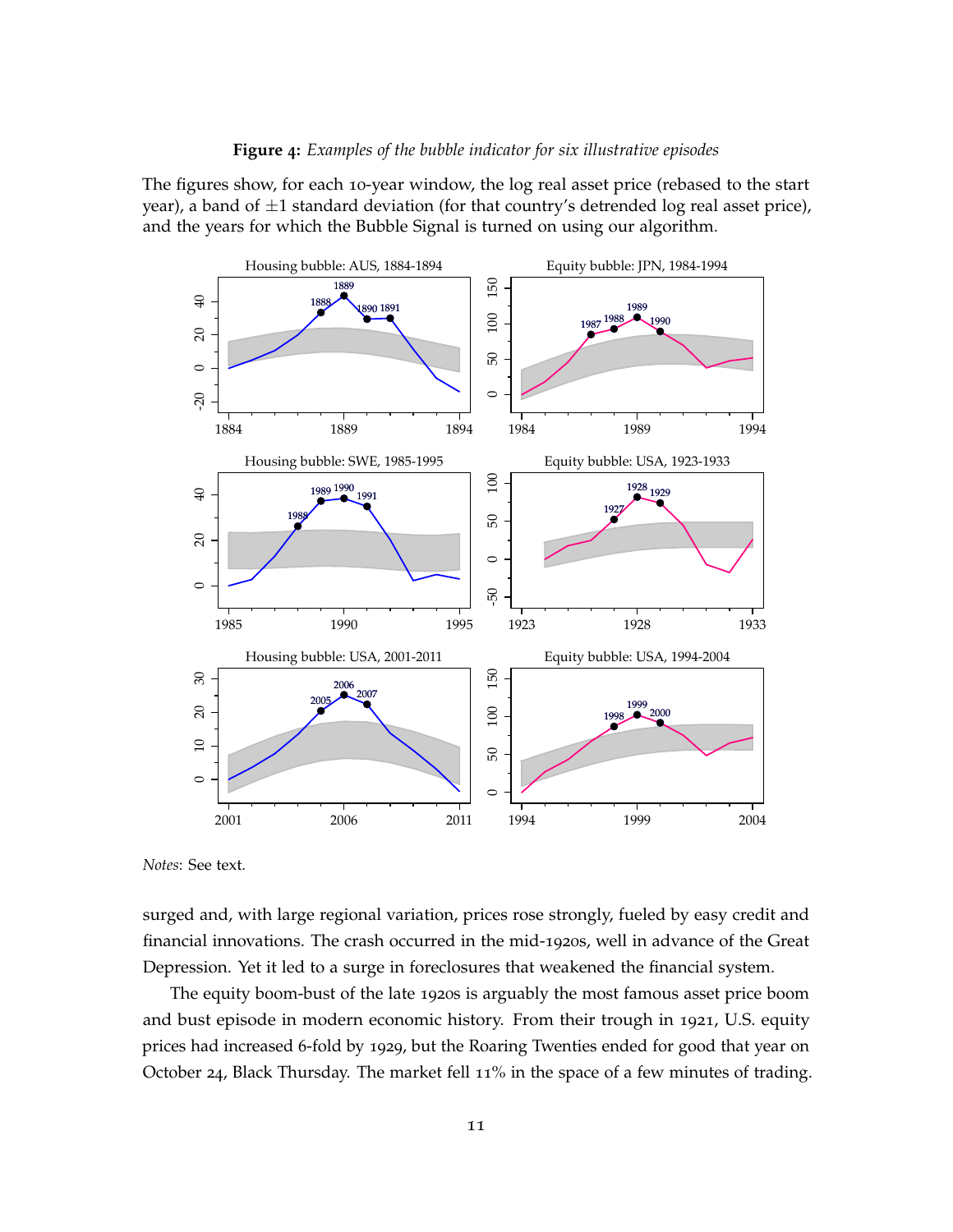<span id="page-13-0"></span>

|                            | Full sample       |                   |                | Pre-WW2            | Post-WW2       |              |
|----------------------------|-------------------|-------------------|----------------|--------------------|----------------|--------------|
|                            | $\left( 1\right)$ | $\left( 2\right)$ | (3)            | $\left( 4 \right)$ | (5)            | (6)          |
|                            | Equity            | House             | Equity         | House              | Equity         | House        |
| Amplitude                  | 28.1              | 14.9              | 22.5           | 11.8               | 30.0           | 17.3         |
|                            | (24.3)            | (13.8)            | (17.9)         | (17.0)             | (25.9)         | (10.5)       |
| Rate                       | 14.9<br>(11.0)    | 5.2<br>(3.7)      | 12.1<br>(10.7) | 4.8<br>(4.7)       | 15.8<br>(11.1) | 5.5<br>(2.7) |
| Duration                   | 2.1<br>(1.0)      | 3.1<br>(1.3)      | 2.4<br>(1.1)   | 3.0<br>(1.7)       | 2.0<br>(1.0)   | 3.2<br>(0.8) |
| <i><b>Observations</b></i> | 98                | 41                | 24             | 18                 | 74             | 23           |

**Table 2:** *Average amplitude, rate, and duration of bubbles*

*Notes*: *Amplitude* refers to the percentage change in the price from the point in time where the asset price breaks the one standard deviation barrier with respect to the Hodrick-Prescott trend, and the collapse of the bubble. *Rate* refers to the annual rate of change in the price of the asset identified by the *amplitude* variable. *Duration* refers to the number of periods that the bubble lasts so that *amplitude* divided by *duration* equals *rate*. Standard errors in parenthesis. See text.

The following week, Black Thursday was followed by Black Monday and Black Tuesday: on both days, shares posted double-digit losses. The Wall Street crash of October 1929 has ever since played a central role in historical accounts of the Great Depression.

Turning to the second half of the 20th century, our bubble signal picks up the Swiss housing boom in the 1980s as well as the Scandinavian boom and bust episodes of the late 1980s and early 1990s, often linked to the process of financial deregulation that swept the region at the beginning of the decade. The Japanese asset price bubble accelerated strongly after 1985 (Okina, Shirakawa, and Shiratsuka 2001). Initially, equity prices posted the strongest gains. Land prices only followed the Nikkei index with a lag of a few years. Japanese urban land prices doubled over a few years, while the price of listed equities tripled. Equity prices peaked in 1989, while real estate peaked in 1991. While stock prices had fallen by 60% in 1992 already, land prices deflated more slowly and remained on a downward trajectory for almost two decades after their peak. By 2012, the nominal value of real estate was about half its 1991 value.

### 3. Bubbles and the business cycle

<span id="page-13-1"></span>Are financial crisis recessions typically preceded by asset price booms? The Global Financial Crisis, the gravest crisis to engulf advanced economies since the Great Depression, is often linked to the bursting of a housing bubble in the U.S. The analysis going forward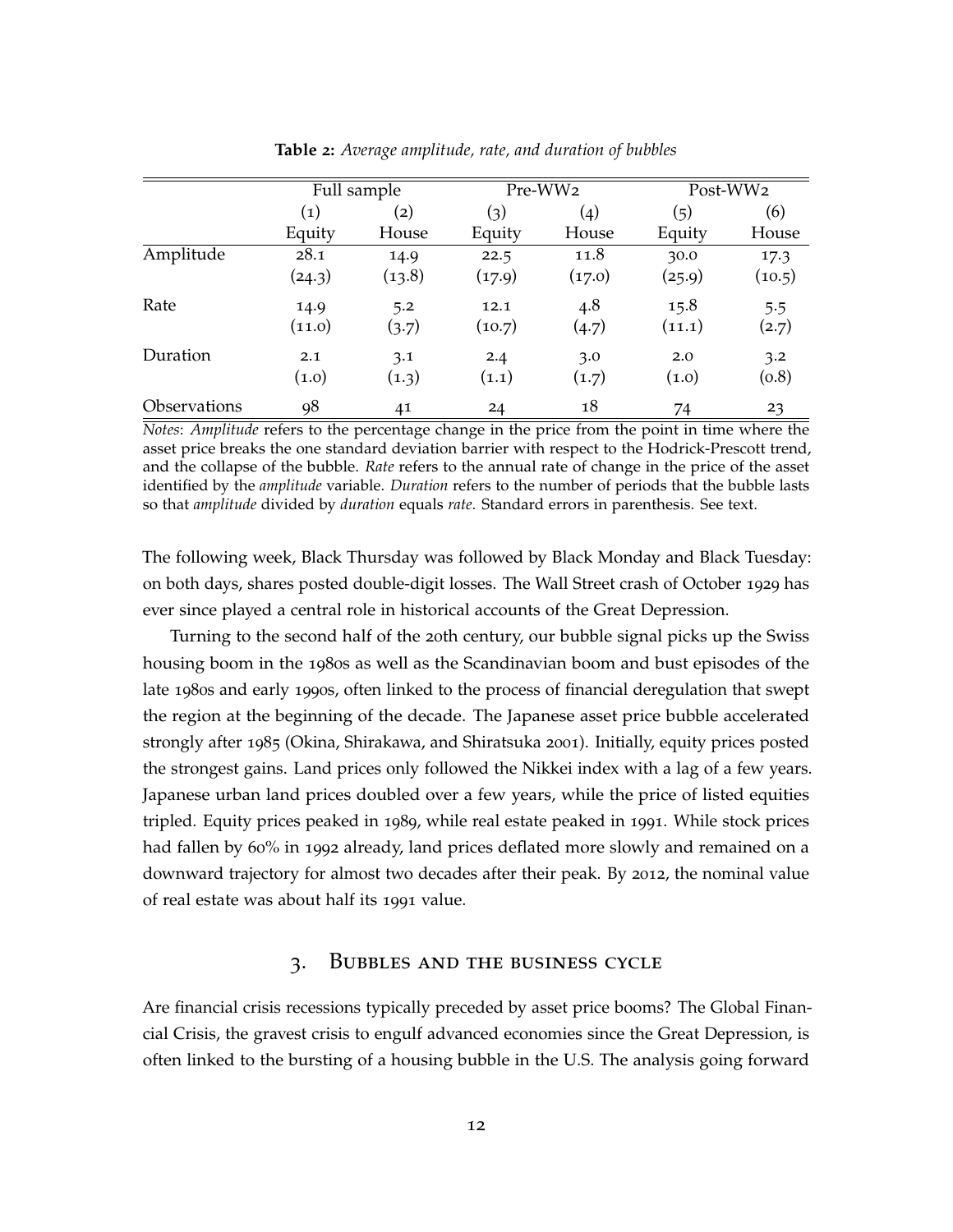will switch to a recession-based calendar to study the after effects of leverage and asset price booms. We begin with Table [3](#page-15-0) which provides a simple tally of this association in the context of our historical dataset.

The recession dates that we use henceforth refer to the just-preceding *peak* of the business cycle, that is, the year in which activity starts to decline. Recessions are dated using the Bry and Boschan (1971) algorithm. In annual data, this simply means that years in which output is below (above) its previous level are years of recession (expansion). Furthermore, we separate recessions into financial crisis recessions (those recessions where a financial crisis took place within a  $\pm 2$  year window) and normal recessions (for which we are unable to find a concomitant financial event). We split the sample before and after WW2 in addition to providing the full sample results. With this change of dating, bubble episodes are henceforth associated with each peak according to whether the bubble signal is equal to one in the preceding expansion phase. Therefore, the sample statistics reported in the previous section (computed over all years) will not apply to recession episodes in the remainder of the paper.[3](#page-14-0)

An important reason to split the sample at WW2 is the dramatic break in the trend growth of lending following this turning point as seen in Figure [1](#page-6-0). This break was heavily driven by a surge in postwar mortgage lending (Jordà, Schularick and Taylor 2014), often in concert with government programs to promote home ownership. Home ownership rates in the U.K. before WW2 stayed well below 30% and barely cracked 50% in the U.S., for example. On the eve of the Great Recession those numbers more than doubled for the U.K. and would top out at 65% in the U.S. The implication for the analysis is clear and well reflected in Table [3](#page-15-0). As a larger portion of the population invested in real estate, fluctuations in the price of this asset class had more widespread economic implications.

The first noteworthy result in the top panel of Table [3](#page-15-0) is that financial crisis recessions in the pre-WW2 era were just as likely to take place in association with a bubble episode in equities and/or housing than not: 10 out of 23 financial recessions have this feature. In part this likely reflects the observation that speculation took place in other asset classes, primarily commodities. For example, the panic of 1907 in the U.S. is often associated with speculation in copper by United Copper Co. When copper prices collapsed, so did United Copper and its main creditor, the Knickerbocker Trust Co., at the time the third largest financial institution in the U.S. The fall of Knickerbocker set off massive consolidation of the financial system (and subsequently the creation of the Federal Reserve System), as well as one of the largest waves of bank failures in U.S. history.

<span id="page-14-0"></span><sup>&</sup>lt;sup>3</sup>For example, there could be bubble signals in a recession phase and there could be more than one bubble in an expansion phase.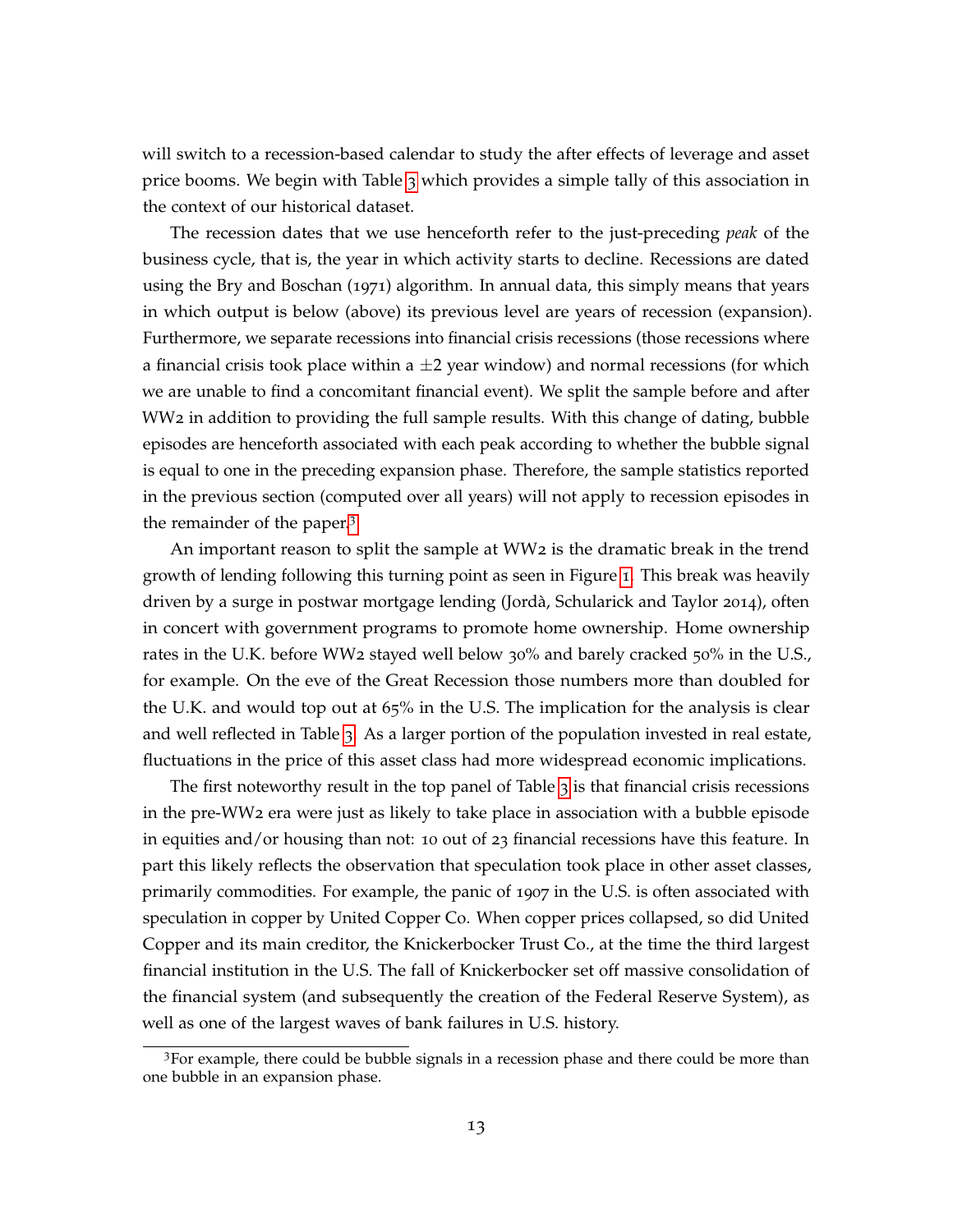<span id="page-15-0"></span>

|                             | <b>Full Sample</b> | Pre-WW2           | Post-WW2       |
|-----------------------------|--------------------|-------------------|----------------|
| Financial crisis recessions | $\left( 1\right)$  | $\left( 2\right)$ | (3)            |
| No bubble                   | 15                 | 13                | $\overline{2}$ |
| Equity bubble               | 13                 | 6                 | 7              |
| Housing bubble              | 5                  | $\overline{2}$    | 3              |
| Both bubbles                | 13                 | $\overline{2}$    | 11             |
| Total                       | 46                 | 23                | 23             |
| Normal recessions           | (4)                | (5)               | (6)            |
| No bubble                   | 70                 | 46                | 24             |
| Equity bubble               | 34                 | 4                 | 30             |
| Housing bubble              | 7                  | 3                 | 4              |
| <b>Both bubbles</b>         | 9                  | $\overline{2}$    | 7              |
| Total                       | 120                | 55                | 65             |

**Table 3:** *Relative frequency of asset price bubbles by type of recession*

*Notes*: The table entries show the number of events of each type in the relevant sample period. Recessions are the peaks of business cycles identified using Bry and Boschan (1971) algorithm. A recession is labeled *financial* if there is a financial crisis within a 2 year window of the peak. Otherwise it is labeled *normal*. Bubble episodes are associated with recessions by considering the expansion over which the bubble takes place and using the subsequent peak. See text.

After WW2, however, we find that all but 2 financial crisis recessions (out of a total of 23) were associated with a collapse of equity and/or housing prices. The differences do not stop there. Whereas equity price booms play a prominent role in those financial recessions associated with a bubble episode before WW2 (6 out of 10 bubble-related financial crisis recessions involved equities alone), after WW2 it appears that most episodes involved bubbles in both equity and housing prices, with 11 out of 21 bubble-related financial crisis recessions linked to bubbles in both asset classes.

What about normal recessions? Is there a similar pattern pre- and post-WW2? Do bubbles always lead to recessions? The bottom panel of Table [3](#page-15-0) contains the frequency tally of bubble episodes in normal recessions. And just as with financial crisis recessions, there are marked differences between the pre- and post-WW2 eras. Before WW2, the vast majority of normal recessions have no links to bubbles in either equities or housing, and 46 out of 55 normal recessions fit this mold. After WW2 only about one third, or 24 out of 65 recessions, fall in this category. About half of the post-WW2 era recessions, 30 out of 65, are linked to bubbles only in equities, and a much smaller number is linked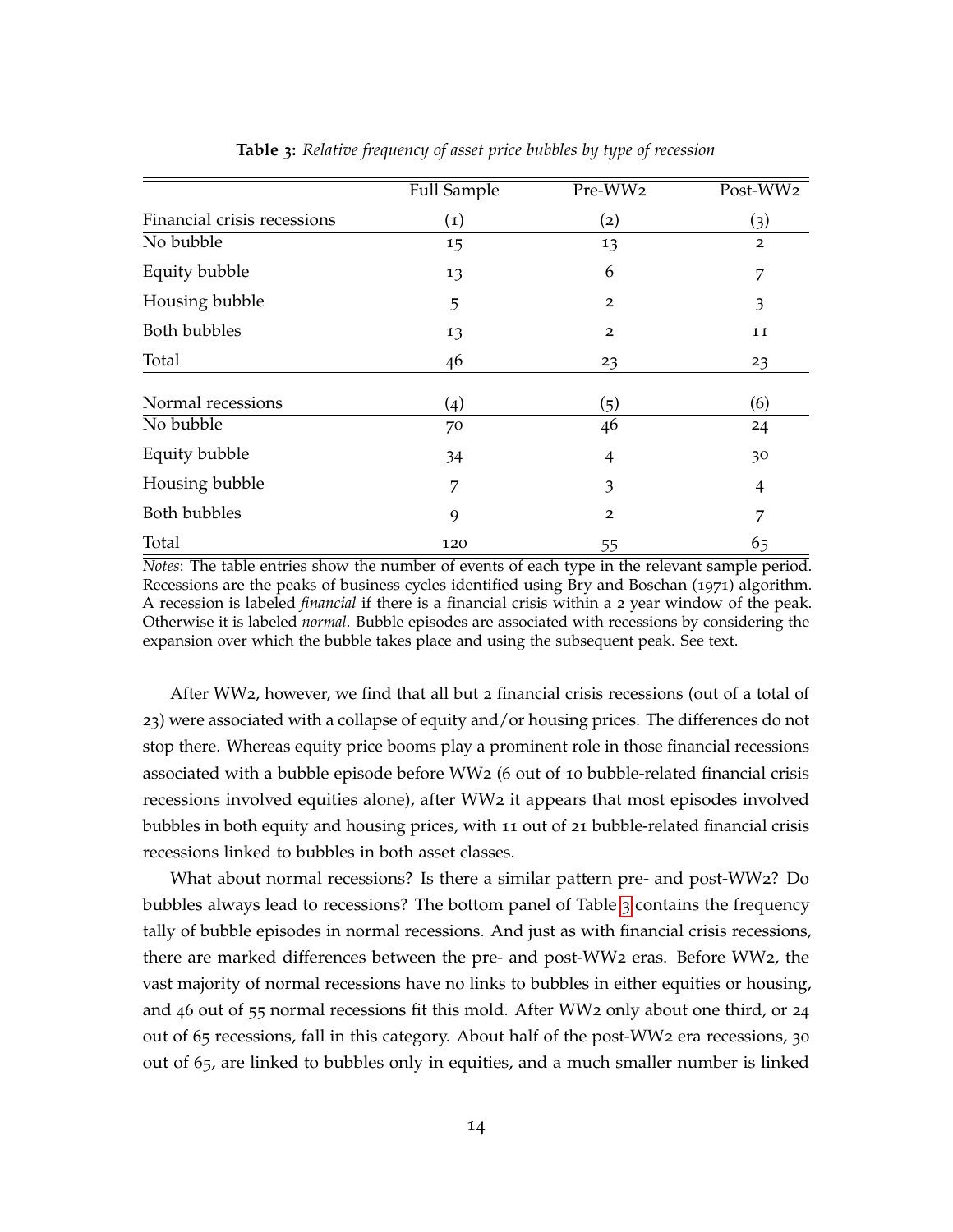with a bubble in housing prices or both housing prices and equities (4 and 7 episodes, respectively, out of 65 total normal recessions).

It is useful to keep in mind that equity prices are far more volatile that housing prices. As a result, we find a larger proportion of equity price bubbles relative to housing price bubbles. For the full sample, there are 26 equity price bubble episodes versus only 18 housing price bubbles out of just 46 financial crisis recessions. The contrast is starker in normal recessions with 43 equity price bubble episodes relative to 16 housing price bubbles, out of a much larger total of 120 normal recessions.

Finally, financial crisis recessions happened regularly in the pre-WW2 era. Nearly one third of all recessions (23 out of  $78$ ) are classified as a financial crisis recession. After WW<sub>2</sub> the incidence of these disruptive episodes wanes somewhat: 23 out of 88 post-WW<sub>2</sub> recessions are classified as being associated with a financial crisis.

Table [3](#page-15-0) already reveals several important themes in the data that we will explore in more detail in the next few sections. Importantly, the post-WW2 era appears to have weathered numerous equity price bubbles that did not turn into financial crisis episodes. Housing price bubbles, although less frequent, are more disruptive and are more likely to be associated with a financial crisis episode.

In the next few sections we will elaborate further on this distinction. First, we will ask under what circumstances do bubbles lead to financial crises. Second, we will aim to quantify the economic consequences of asset price bubbles. We will show that credit growth plays a central role both for the likelihood that a bubble leads to a financial instability and for the costs of a bursting bubble on the economy as a whole.

### 4. Asset price bubbles and financial crises

<span id="page-16-0"></span>One of the most striking features of the era of modern finance has been the surge in bank lending (as a ratio to GDP) in advanced economies following WW2 and first reported in Schularick and Taylor (2012). Subsequent research has further clarified the sources of this proliferation in bank lending. Building on the original data collected by Schularick and Taylor (2012), Jordà, Schularick and Taylor (2014) break down bank lending into mortgage and nonmortgage lending. While both types of bank lending experienced rapid growth in the post-WW2 era, the share of mortgages relative to other types of lending grew from a low point of less than 20% in the 1920s to the nearly 60% in the Great Recession.

Rapid expansion of credit has subsequently been associated with a higher likelihood of experiencing a financial crisis recession (Jordà, Schularick and Taylor 2013; Drehmann and Juselius 2014). The goal of this section is to study the interaction of asset price bubbles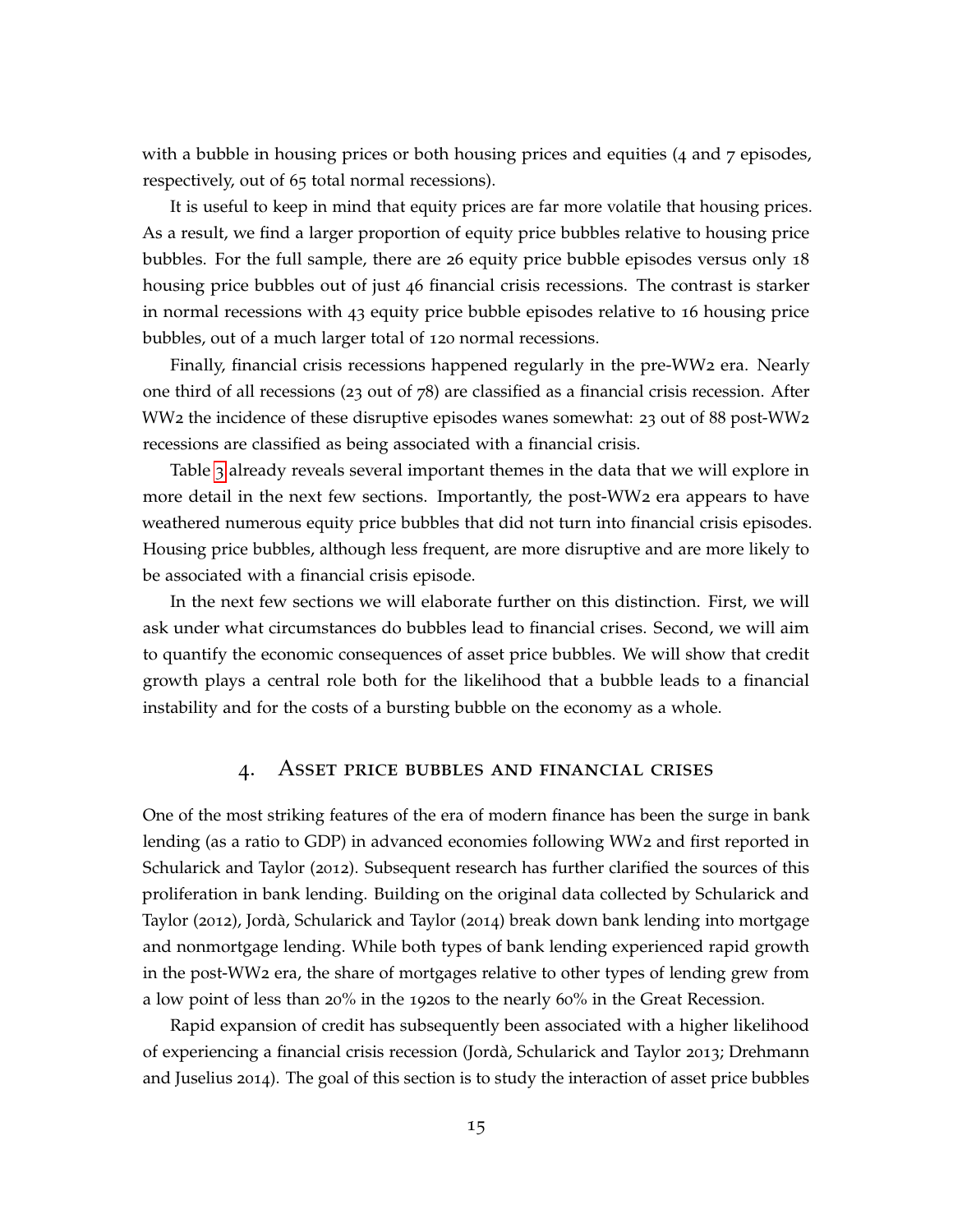<span id="page-17-0"></span>

|                                   |                   | Full sample             |                     |               | Post-WW2 sample       |                     |
|-----------------------------------|-------------------|-------------------------|---------------------|---------------|-----------------------|---------------------|
|                                   | $\left( 1\right)$ | (2)                     | (3)                 | (4)           | (5)                   | (6)                 |
|                                   | <b>Benchmark</b>  | Credit                  | Full                | Benchmark     | Credit                | Full                |
|                                   |                   | only                    | model               |               | only                  | model               |
| Credit                            |                   | $0.40^{\overline{***}}$ |                     |               | $0.49$ <sup>***</sup> |                     |
|                                   |                   | (0.11)                  |                     |               | (0.17)                |                     |
| No bubble<br>$\times$ credit      |                   |                         | 0.22<br>(0.18)      |               |                       | 0.56<br>(0.35)      |
| Equity bubble<br>$\times$ credit  |                   |                         | 0.18<br>(0.18)      |               |                       | $-0.07$<br>(0.29)   |
| Housing bubble<br>$\times$ credit |                   |                         | $0.54***$<br>(0.20) |               |                       | $0.55^*$<br>(0.30)  |
| Both bubbles<br>$\times$ credit   |                   |                         | $0.82***$<br>(0.30) |               |                       | $1.20***$<br>(0.50) |
| $Pseudo-R^2$                      | 0.03              | 0.13                    | 0.16                | 0.08          | 0.20                  | 0.295               |
| <b>AUC</b>                        | 0.61<br>(.05)     | 0.71<br>(.05)           | 0.71<br>(.05)       | 0.69<br>(.07) | 0.76<br>(.06)         | 0.82<br>(.06)       |
| Observations                      | 142               | 142                     | 142                 | 81            | 81                    | 81                  |

**Table 4:** *Logit models for financial recessions. Full and post-WW2 samples*

*Notes*: Standard errors in parentheses. <sup>∗</sup> *p* < 0.10, ∗∗ *p* < 0.05, ∗∗∗ *p* < 0.01. The dependent variable based on peaks of business cycles identified using Bry and Boschan (1971) algorithm. The dependent variable is one if the recession is associated with a financial crisis within a 2-year window of the peak, 0 otherwise. Bubble episodes are associated with recessions by considering the expansion over which the bubble takes place and using the subsequent peak. See text.

and credit growth in generating financial crisis recessions.

In particular, we investigate how the pairing of credit and asset price bubbles affect the probability that a recession will be financial in nature. Define a binary variable  $F_{i,t(p)} \in \{0,1\}$  for  $p = 1, ..., P$  and  $i = 1, ..., 17$ , that is, for each country  $i$   $F_{i,t(p)}$  is observed only when calendar time *t* coincides with a peak *p* in economic activity–the start of a recession. Therefore the sample size is  $P$ , the total number of peaks in the sample.  $F_{i,t}(p)$ takes the value of one if the  $p^{th}$  peak corresponds to a financial crisis recession (defined as a recession where a financial crisis is recorded to have happened at any time in a two year window of the peak), and is zero if the recession was normal instead.

The data on peaks spans 1870 to 2013 in 17 advanced economies, as we described earlier, and are therefore best thought of as a panel. In order to accommodate the observation that some countries experience more financial crisis recessions than others, we include a set of fixed effects and estimate a simple panel logit model. We call this the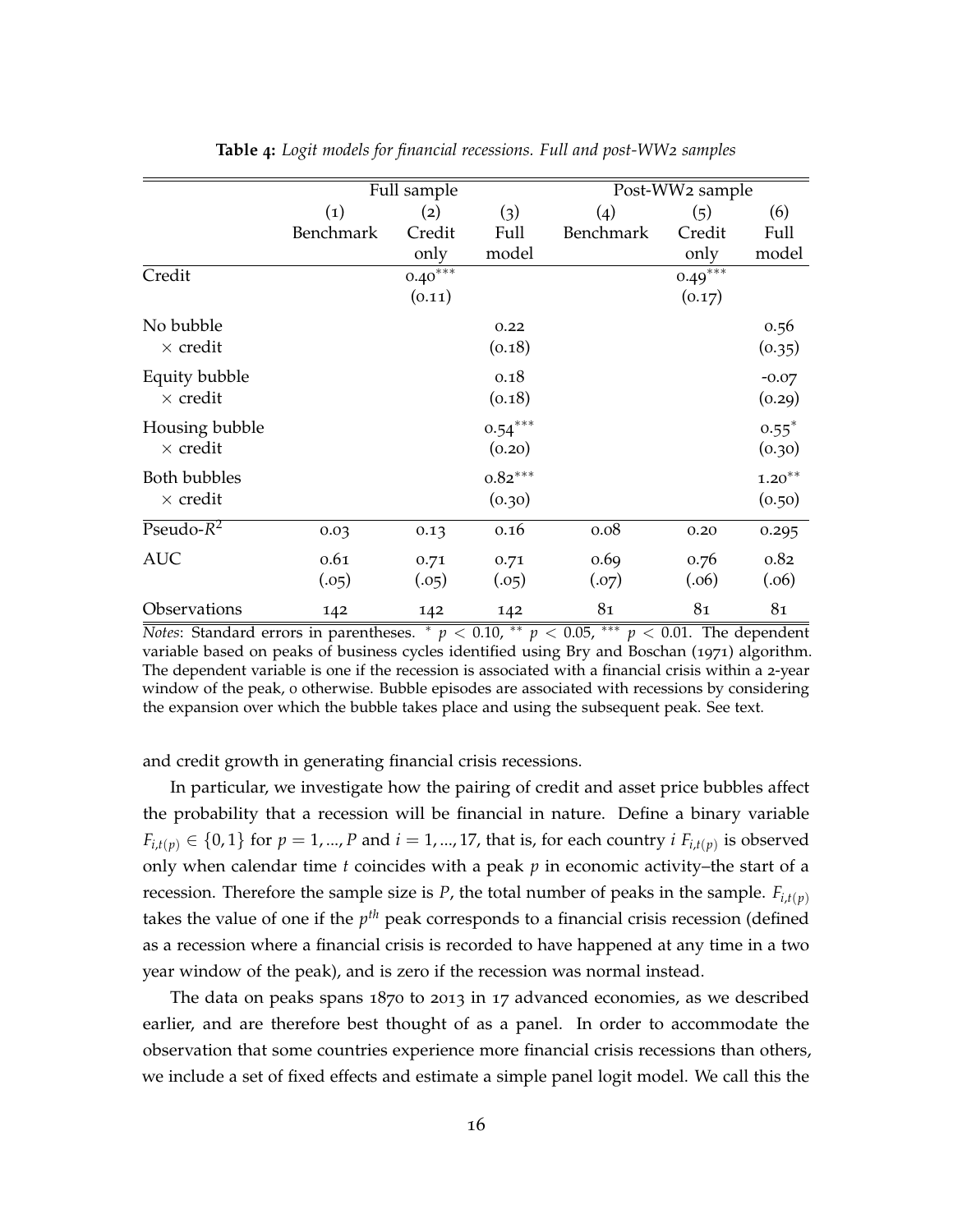*benchmark* model and the summary statistics of fit are reported in column (1) in Table [4](#page-17-0) for the full sample analysis, and column (4) for the post-WW2 subsample. This fixed-effects only specification captures the heterogeneity in a sample of 17 countries. The specification simply models the probability of a financial crisis recession as

$$
Pr[F_{i,t(p)} = 1|\alpha_i] = \frac{exp(\alpha_i)}{1 + exp(\alpha_i)}.
$$
\n(1)

Next we consider a credit control. This variable is defined in similar fashion to the credit variable in Jordà, Schularick and Taylor  $(2013)$ . It measures the growth of credit over the expansion preceding the *p th* peak in deviations from a country mean (again, to soak up any cross-country variation that may unduly enhance the fit of the model). The results of extending the benchmark model are reported in Table [4](#page-17-0) column (2) for the full sample, and column (5) for the post-WW2 subsample. The specification of the logit model now becomes

$$
Pr[F_{i,t(p)} = 1 | \alpha_{i}, (x_{i,t(p)} - \bar{x}_i)] = \frac{exp(\alpha_i + \beta(x_{i,t(p)} - \bar{x}_i))}{1 + exp(\alpha_i + \beta(x_{i,t(p)} - \bar{x}_i))}.
$$
 (2)

The final specification interacts the credit variable with our bubble indicators. The objective is to capture the interaction of having a bubble and credit expansion during the expansion that precedes the recession in question. Here we consider a collection of different scenarios: (a) recessions preceded by a housing price bubble,  $d_{i,t(p)}^H = 1$ ; (b) recessions preceded by a bubble in equities,  $d_{i,t(p)}^E = 1$ ; (c) recessions preceded by normal asset price fluctuations,  $d_{i,t(p)}^N = 1$ ; and (d) recessions preceded by both a bubble in equities and a bubble in house prices,  $d_{i,t(p)}^B = 1$ . The variables  $d_i^j$  $\int_{i,t(p)}^{f}$  for  $j = H, E, N, B$ are dummy variables. The results of this exercise are reported in column (3) and (6) in Table [4](#page-17-0) for the full and post-WW2 samples, respectively. The specification of the logit in this case becomes

$$
Pr[F_{i,t(p)} = 1 | \alpha_i, (x_{i,t(p)} - \bar{x}_i), d_{i,t(p)}^j]
$$
  
= 
$$
\frac{exp(\alpha_i + \beta(x_{i,t(p)} - \bar{x}_i) + \sum_j \gamma_j d_{i,t(p)}^j (x_{i,t(p)} - \bar{x}_i))}{1 + exp(\alpha_i + \beta(x_{i,t(p)} - \bar{x}_i) + \sum_j \gamma_j d_{i,t(p)}^j (x_{i,t(p)} - \bar{x}_i))}.
$$
 (3)

Before discussing the particulars of the estimation, we remark on how we measure the ability of the model to sort recessions into normal versus financial crisis recessions. We move away from metrics based on the likelihood (such as the reported pseudo-*R* 2 )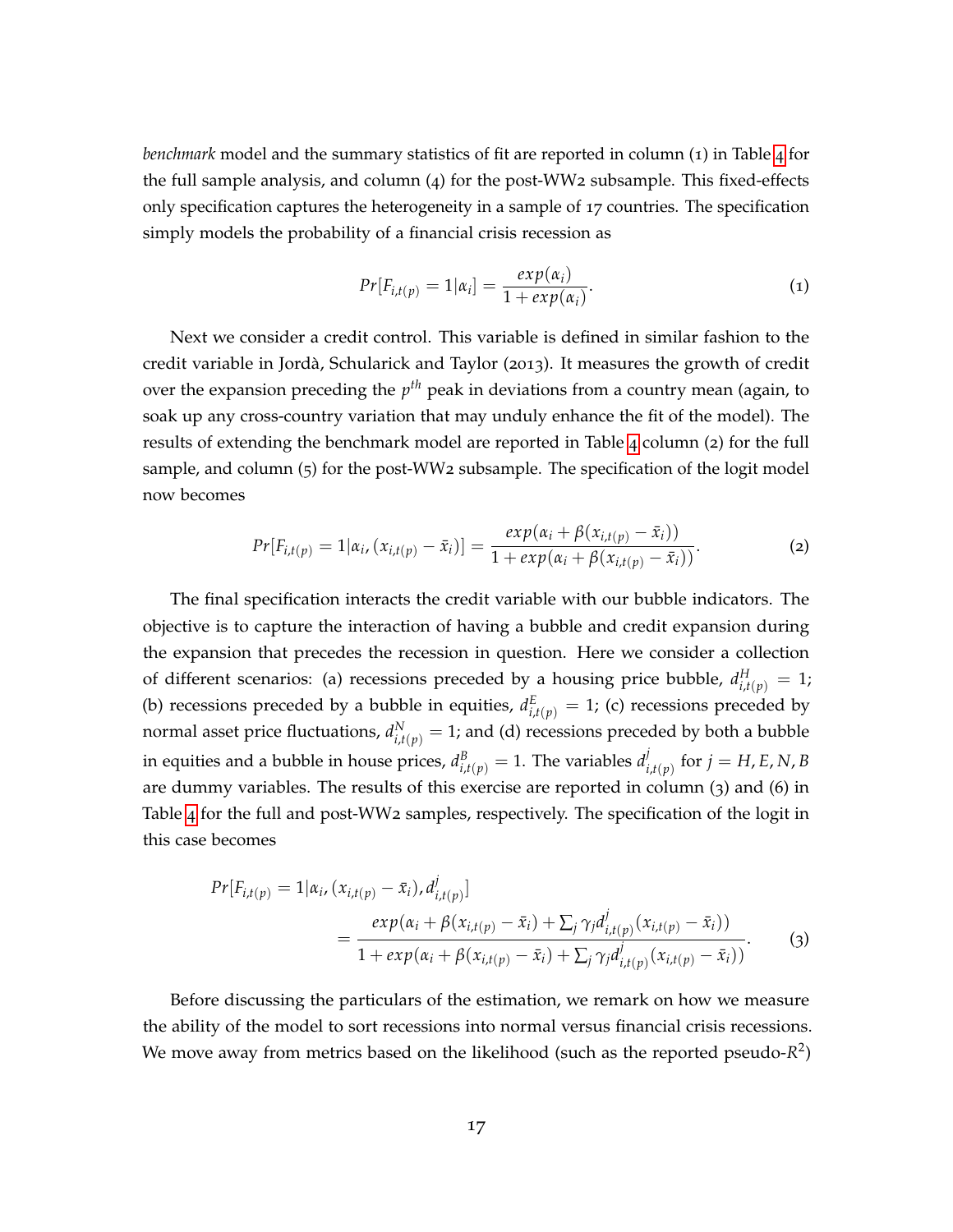and focus instead on the AUC statistic, which stands for the *area under the curve*. This statistic takes on the value 0.5 in models where the covariates offer no ability to sort the data into each bin, and takes on the value of 1 in models with the ability to perfectly sort the data. The reason to use this type of statistic is that models with apparent low fit can nevertheless have considerable classification ability. The AUC statistic is a standard in biomedical research and is frequently reported when evaluating the properties of medical tests. It has the advantage that in large samples it is approximately distributed as a Gaussian random variable. In economics, Jordà and Taylor (2011) explain its properties and its applicability. We refer the interested reader to their paper.

Turning our attention to Table [4](#page-17-0) first, consider the benchmark model reported in column (1). This model has an AUC =  $0.61$  indicating fairly low sorting ability, but different from the 0.50 null. The explanation is that knowing what country is under consideration is useful because some countries have experienced more financial crisis recessions than others in our sample. Next, column (2) extends the model with the credit variable. Here we are able to replicate the main result in Jorda, Schularick and Taylor ` (2013): credit growth is associated with a higher likelihood of experiencing a financial crisis recession (notice the coefficient estimate is positive). The AUC grows from 0.61 to 0.71 and is statistically significantly different from the benchmark null.

The more interesting set of results is reported in column (3). The interaction with the different bubble scenarios is quite revealing. The coefficient estimates all have the correct sign (they are positive). Moreover, the coefficients associated with the incidence of either a housing bubble or both bubbles at the same time have a statistically significant coefficient whereas the coefficient on credit when there is no bubble, or only an equity bubble, in the preceding expansion is not significant and close in value to zero. The AUC for this model is 0.71, hardly an improvement on the simpler model in column (2) based on the credit variable alone. However, the more revealing part of this exercise is to be found in the magnitudes and significance levels of the individual coefficients on the interaction terms in this model, as reported in column (3).

In order to assess the properties of these estimates before and after WW2 and in light of the trends in mortgage credit discussed earlier, we turn or attention to the results reported in columns (4) to (6) for the post-WW2 sample. The benchmark model is reported in column (4) and attains an AUC of 0.69. Knowing the country is still informative, more so given the smaller size of the sample. Next, column (5) confirms the Jorda, Schularick ` and Taylor (2013) results reported in column (2). Credit remains an important factor in understanding financial crises. The AUC climbs to 0.76 in the post-WW2 sample, a very respectable value indicating high levels of sorting ability.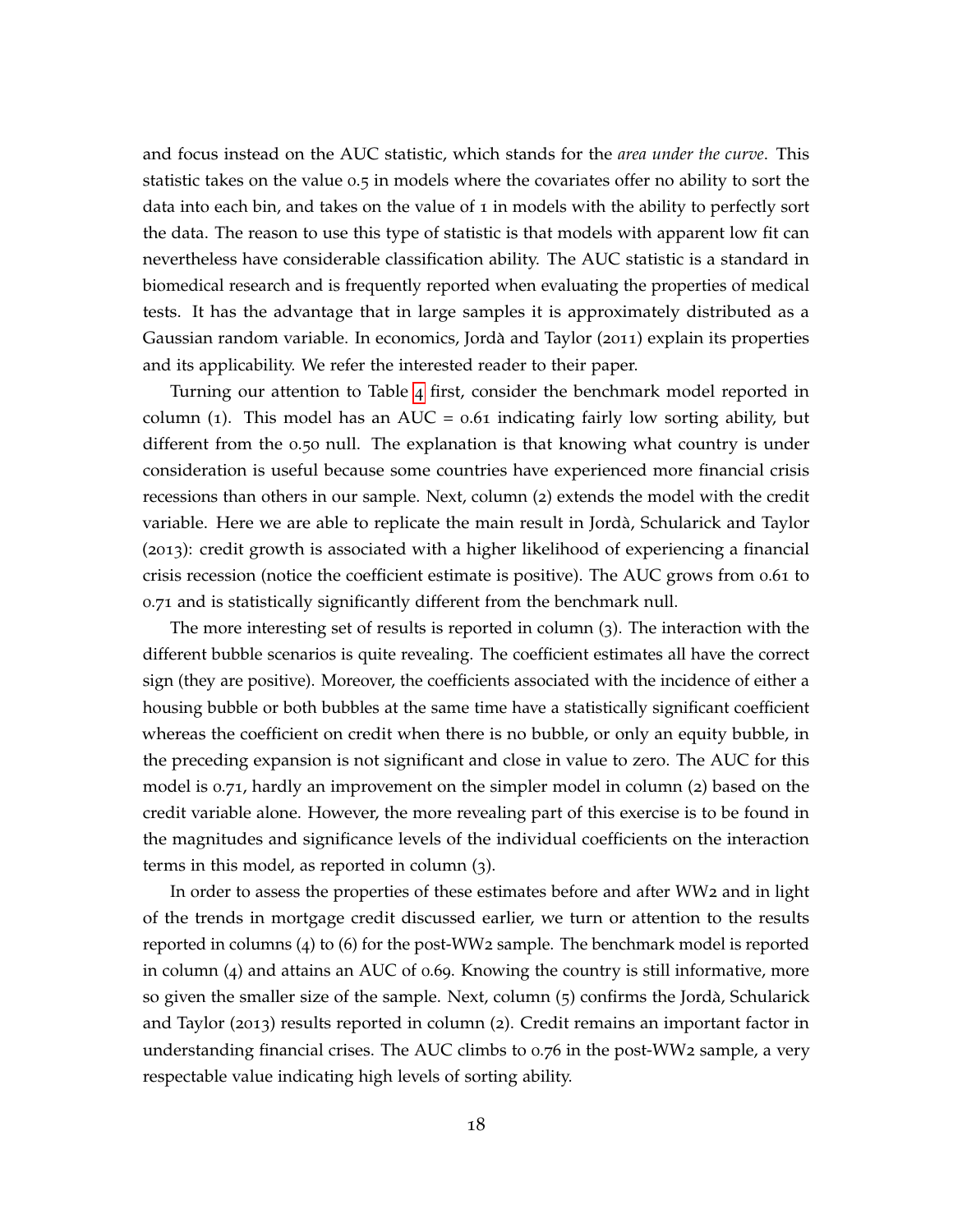<span id="page-20-0"></span>



*Notes*: The CCF for the post-WW2 corresponds to the estimates in columns ([4](#page-17-0))–(6) of Table 4 whereas the full sample CCF corresponds to the estimates reported in columns  $(1)$ – $(3)$  of Table [4](#page-17-0).

Finally, column (6) displays estimates for the full model in which the credit variable is interacted with each of the bubble scenarios. These results suffer from having a smaller sample, but by and large support the findings in columns (1) to (3) using the full sample. However, over this period the equity bubble scenario has a coefficient that is not statistically significant. This is consistent with the summary statistics reported in Table [3](#page-15-0). In the post-WW2 era there are many instances of normal recessions preceded by equity bubbles that did not trigger a financial episode. The AUC climbs further from 0.76 to 0.82.

As a way to visualize the sorting ability of the different models we display in Figure [5](#page-20-0) the *correct classification frontiers* (or CCFs) of the post-WW2 and the full sample models. The CCF plots the rate of true predictions of financial crisis recession on the vertical axis (true positive rate) against the rate of true predictions of normal recession (true negative rate). A perfect classification technology would generate a CCF that would hug the north-east corners of the unit square whereas a classifier no better than a coin toss would generate a classification technology on the diagonal of this same unit square. Jorda` and Taylor (2011) provide a more careful and detailed explanation on how this curve can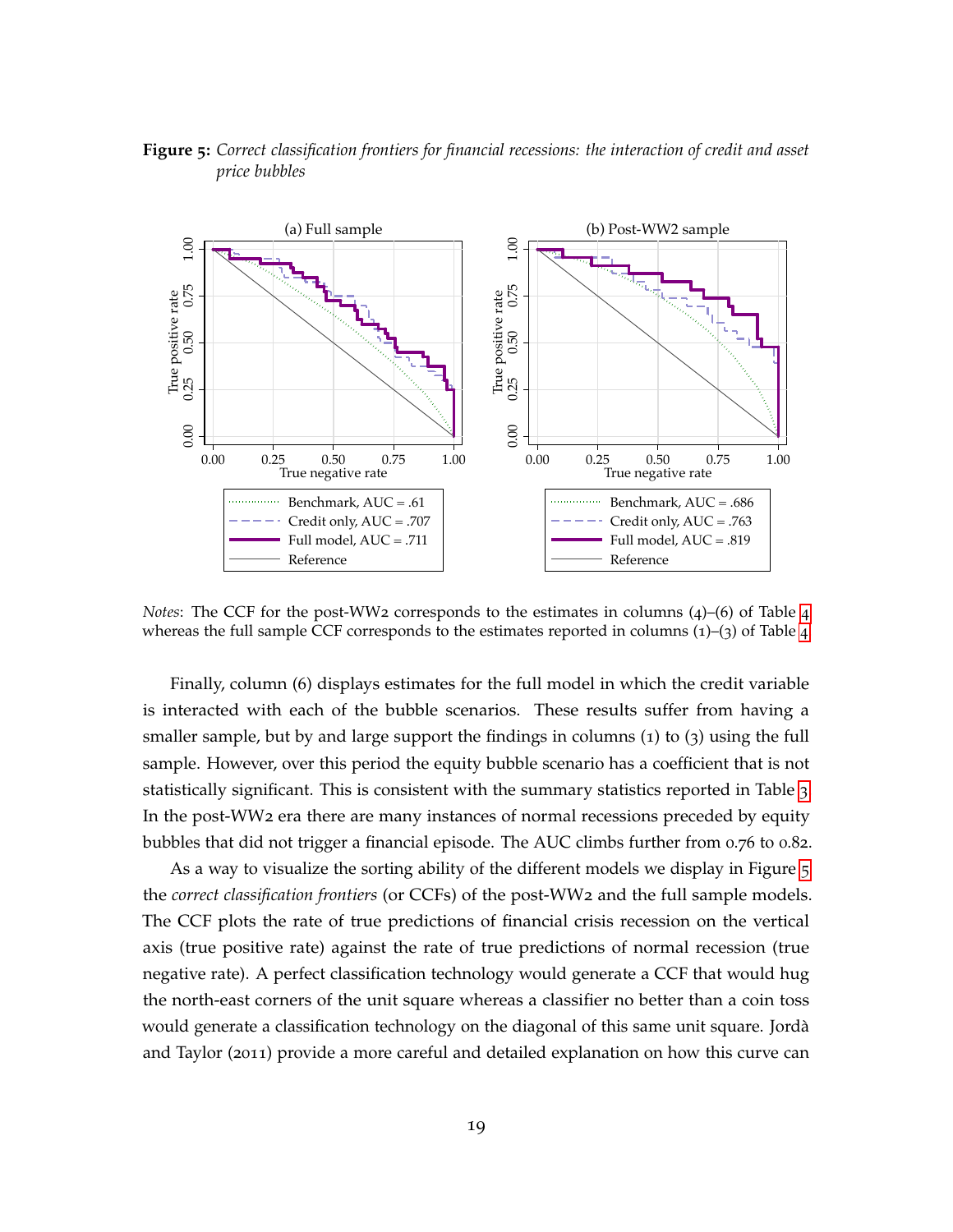be constructed and its statistical properties.

Both figures clearly show that there are considerable gains in classification ability from using the panel logit estimates based on the covariates considered, rather than the fixed effects null. More importantly, the results of this exercise support an important observation: credit booms in the expansion tend to be associated with a higher likelihood of a subsequent financial crisis recession, and the interaction with asset prices is especially important in the post-WW2 period. In the next section we explore the interaction between credit and asset bubbles over the business cycle in more detail.

#### 5. The economic costs of bubbles

We have seen that credit fueled asset price bubbles, especially those in housing markets after WW2, are associated with a higher likelihood of financial crisis recession. Moreover, Cerra and Saxena (2008) and Jordà, Schularick, and Taylor (2013) show that financial crisis recessions tend to be deeper and more protracted. In this section, we ask whether the bursting of bubbles in asset markets are particularly associated with deeper recessions. To answer this question we turn to modern, semi-parametric time series methods.

The empirical approach we use is based on the local projections method pioneered by Jordà (2005). The particular setup we use here closely mirrors that in Jordà, Schularick, and Taylor (2013). Specifically, let  $\Delta_h y_{i,t(p)+h} = y_{i,t(p)+h} - y_{i,t(p)}$  for  $h = 1, ..., 5$  and where  $y_{i,t(p)}$  refers to 100 times the log of output per capita in country *i* at the time of the  $p^{th}$ peak or recession. In other words, ∆*hyi*,*t*(*p*)+*<sup>h</sup>* measures the cumulative growth rate of output per capita from period  $t(p)$  to period  $t(p) + h$  measured in percent. This is the left-hand side variable whose fluctuations we are interested in characterizing.

Because of sample size limitations, we are unable to pursue as ambitious a specification as we used in the previous section. Moreover, since the pre-WW2 sample contains too few instances of housing bubbles, in the analysis that follows we focus solely on full sample results and results based on the post-WW2 era only. Furthermore, we approach the problem more modestly by examining recessions and their recovery on average in the presence of bubbles in equities and house prices, but sorted depending on whether credit during the expansion grew above or below the historical mean rather than with an interaction term as we did in the previous section. Before we bring additional controls, we set up the benchmark specification.

Using similar definitions to those in the previous section, we define a bubble indicator variable,  $d^{j}_{i,t(p)} = 1$  if the prior expansion has a bubble in  $j = (E)$ *quity*,  $(H)$ *ouse* prices.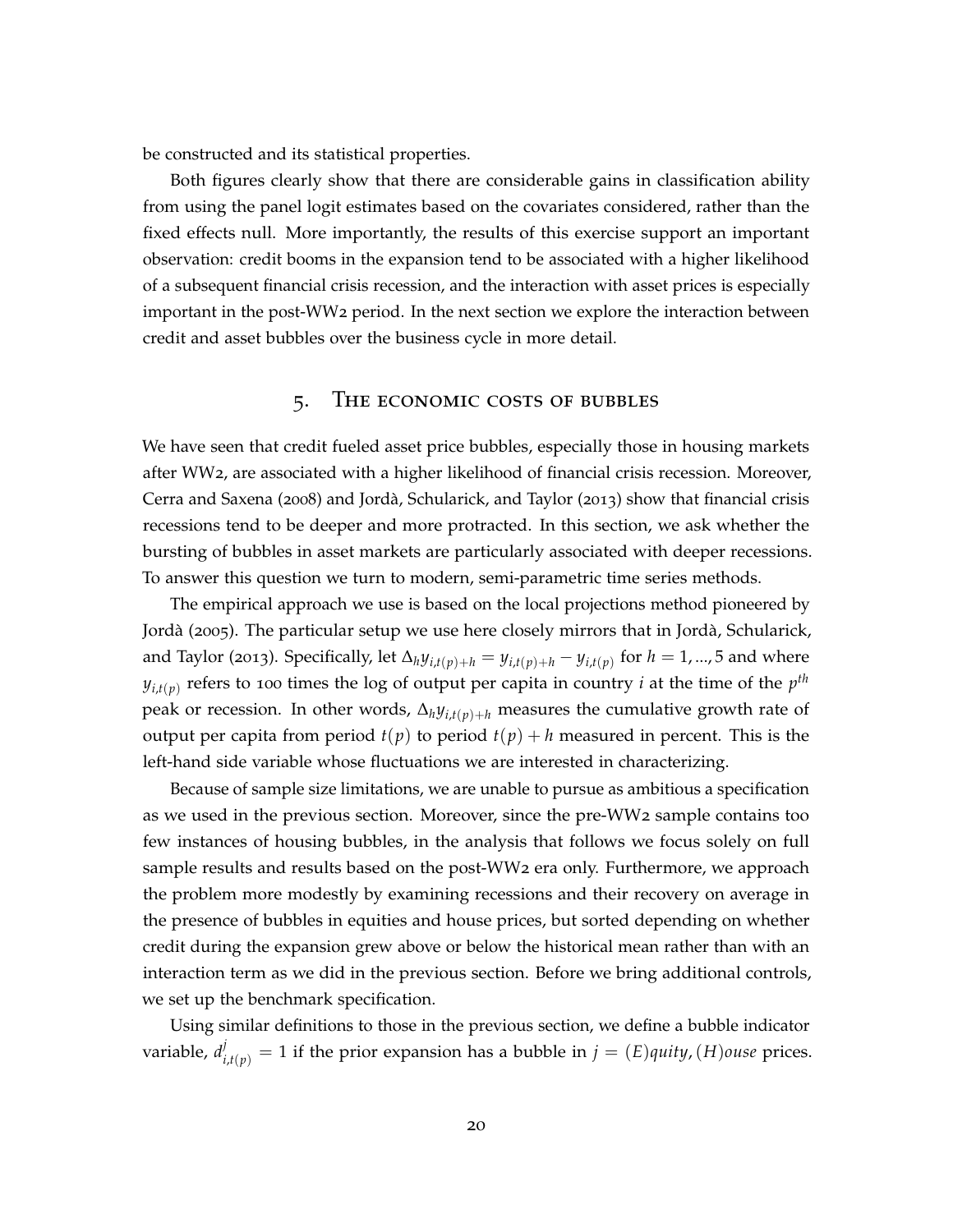Next, define the indicator variable  $\delta_{i,t(p)} = \mathbf{1}[(x_{i,t(p)} - \bar{x}_i) > \overline{(x_{i,t(p)} - \bar{x}_i)}]$ , which is meant to capture when credit grows above the historical mean ( $\delta_{i,t(p)} = 1$ ) or below the mean  $(\delta_{i,t(p)} = 0)$ . In order to account for country fixed effects but still estimate an overall average constant path, we define the fixed effects to add up to one and implicitly define them in reference to the U.S. as follows:  $D_{i,t(p)} = 1[i]/I$  for  $i = 1, ..., I-1$  where *I* denotes the U.S. Hence the benchmark local projection specification is

<span id="page-22-0"></span>
$$
\Delta_h y_{i,t(p)} = \sum_{i=1}^{I-1} \alpha_{i,h} D_{i,t(p)} + \mu_h + \sum_j \gamma_h^{j,Hi} d_{i,t(p)}^j \times \delta_{i,t(p)} + \sum_j \gamma_h^{j, Lo} d_{i,t(p)}^j \times (1 - \delta_{i,t(p)}) + \epsilon_{i,t(p)} \quad \text{for } h = 1, ..., 5,
$$
 (4)

and the coefficients of interest are  $\mu_h$ , which capture the average path of output in a recession and subsequent recovery, and the coefficients  $\gamma_h^{j,k}$  $\int_h^{f,k}$  for  $j = E$ , *H* and  $k = Hi$ , *Lo* with *Hi* indicating when credit grew above the mean in the preceding expansion, and *Lo* when it grew below the mean. The coefficients  $\gamma_h^{j,k}$ *h* capture how much worse the path of the recession is whenever there is a bubble in either equities or house prices and credit in the expansion grows above or below the historical mean. That is, the sum of  $\mu_h$  and  $\gamma_h^{H,Hi}$ *h* , for example, refers to the average path of the recession and recovery when the preceding expansion had above average growth in lending and a housing bubble.

Table [5](#page-23-0) reports the estimates of expression ([4](#page-22-0)) for the full sample that we consider. That is, yearly data over the following periods, 1870–1909, 1920–1935, and 1948–2013; basically, we exclude 5-year windows around the two World Wars. The entry labeled *Recession* shows the average path of real GDP per capita after a peak when there are no bubbles (in the prior expansion). In the first year of recession real GDP per capita declines by 1.9%. By year 2, the economy bounces back into positive territory and keeps growing so that by year  $\overline{5}$  real GDP per capita is 6% above where it started. This pattern is consistent with Cerra and Saxena ( $2008$ ) and Jordà, Schularick, and Taylor ( $2013$ ).

How does the presence of an asset price bubble affect these paths? We start with bubbles in equity markets which, as we saw in Section [3](#page-13-1), are more frequent events than bubbles in housing markets. When accompanied by below average credit growth, equity bubbles appear to have virtually no effect on the depth of the recession and the speed of the recovery. This is true in a statistical sense since as only one of the coefficient estimates is significant, but also quantitatively as the coefficient estimates themselves are small. When the equity bubble coincides with above average credit growth, the effect is stronger. In that case the recession lasts an extra year and the overall drag after five years is 3.6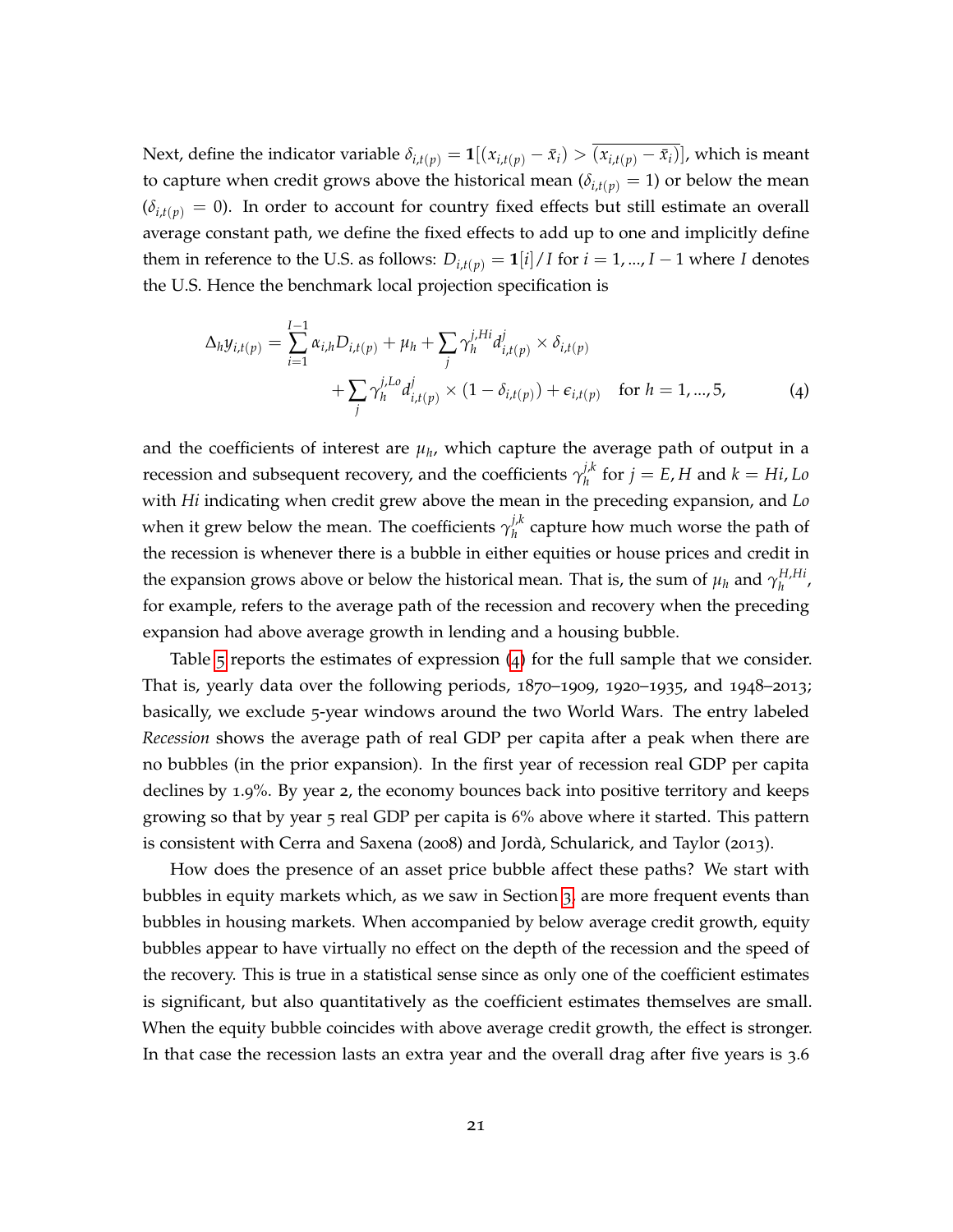|                                           | $\left( 1\right)$ | (2)                  | (3)        | (4)                   | (5)        | (6)        |
|-------------------------------------------|-------------------|----------------------|------------|-----------------------|------------|------------|
|                                           | Year 1            | Year 2               | Year 3     | Year 4                | Year 5     | Sum        |
| Recession                                 | $-1.93***$        | 0.75                 | $3.49$ *** | $5.43$ <sup>***</sup> | $6.10***$  | $13.84***$ |
|                                           | (0.27)            | (0.48)               | (0.70)     | (0.90)                | (0.89)     | (2.97)     |
| Equity bubble, low credit                 | $-0.16$           | $-2.12***$           | $-2.27$    | $-2.07$               | $-1.26$    | $-7.87$    |
|                                           | (0.46)            | (0.92)               | (1.34)     | (1.33)                | (1.63)     | (4.97)     |
| House bubble, low credit                  | $-0.17$           | $-1.21$              | $-2.89$    | $-3.33$               | $-1.95$    | $-9.55$    |
|                                           | (0.61)            | (1.08)               | (1.84)     | (2.50)                | (2.52)     | (8.00)     |
| Equity bubble, high credit                | 0.13              | $-1.87$              | $-3.70***$ | $-4.05***$            | $-3.60*$   | $-13.08*$  |
|                                           | (0.51)            | (1.17)               | (1.66)     | (1.81)                | (1.99)     | (6.32)     |
| House bubble, high credit                 | $-0.86$           | $-5.34$ <sup>*</sup> | $-7.09***$ | $-8.27***$            | $-8.03***$ | $-29.60**$ |
|                                           | (1.71)            | (2.78)               | (2.42)     | (3.66)                | (3.22)     | (13.40)    |
| Macroeconomic controls                    | no                | no                   | no         | no                    | no         | no         |
| Bubble terms = $\sigma$ , <i>p</i> -value | 0.98              | 0.01                 | 0.01       | 0.03                  | 0.02       | 0.02       |
| $R^2$                                     | 0.522             | 0.235                | 0.220      | 0.253                 | 0.309      | 0.211      |
| Observations                              | 140               | 140                  | 140        | 140                   | 140        | 140        |

**Table 5:** *LP recession/recovery path, no controls, full sample, 1870–2013*

<span id="page-23-0"></span>*Dependent variable:* cumulative percentage change in real GDP per capita (100 × ∆ log)

*Notes*: Standard errors (clustered by country) in parentheses. <sup>∗</sup> *p* < 0.10, ∗∗ *p* < 0.05, ∗∗∗ *p* < 0.01. The dependent variable is the cumulative change in real GDP per capita from the peak of the business cycle (the start of the recession). Peaks are identified using Bry and Boschan (1971) algorithm. Bubble episodes are associated with recessions by considering the expansion over which the bubble takes place and using the subsequent peak. The bubble indicators are binned depending on whether bank lending (credit in the table) grew above (high) or below (low) the historical mean. See text.

percentage points of real GDP per capita relative to the peak of the cycle.

Turning to housing bubbles, it is immediately obvious that they are considerably more damaging events. The drag on the economy is more than twice as big as with equity bubbles in cases accompanied by higher than average credit growth. In terms of the path of the recession and recovery, we note that it can sink the economy for several years running so that even by year 5 real GDP per capita is still below the level at the start of the recession.

These results can be more easily visualized in Figure [6](#page-24-0). The left-hand side panel shows the average path of real GDP per capita of the no-bubble economy along with the average path when there is an equity bubble and below/above average credit growth, and the right-hand side panel shows a similar chart using the housing bubble indicator instead. Each panel displays the baseline no-bubble path with a 90% confidence region.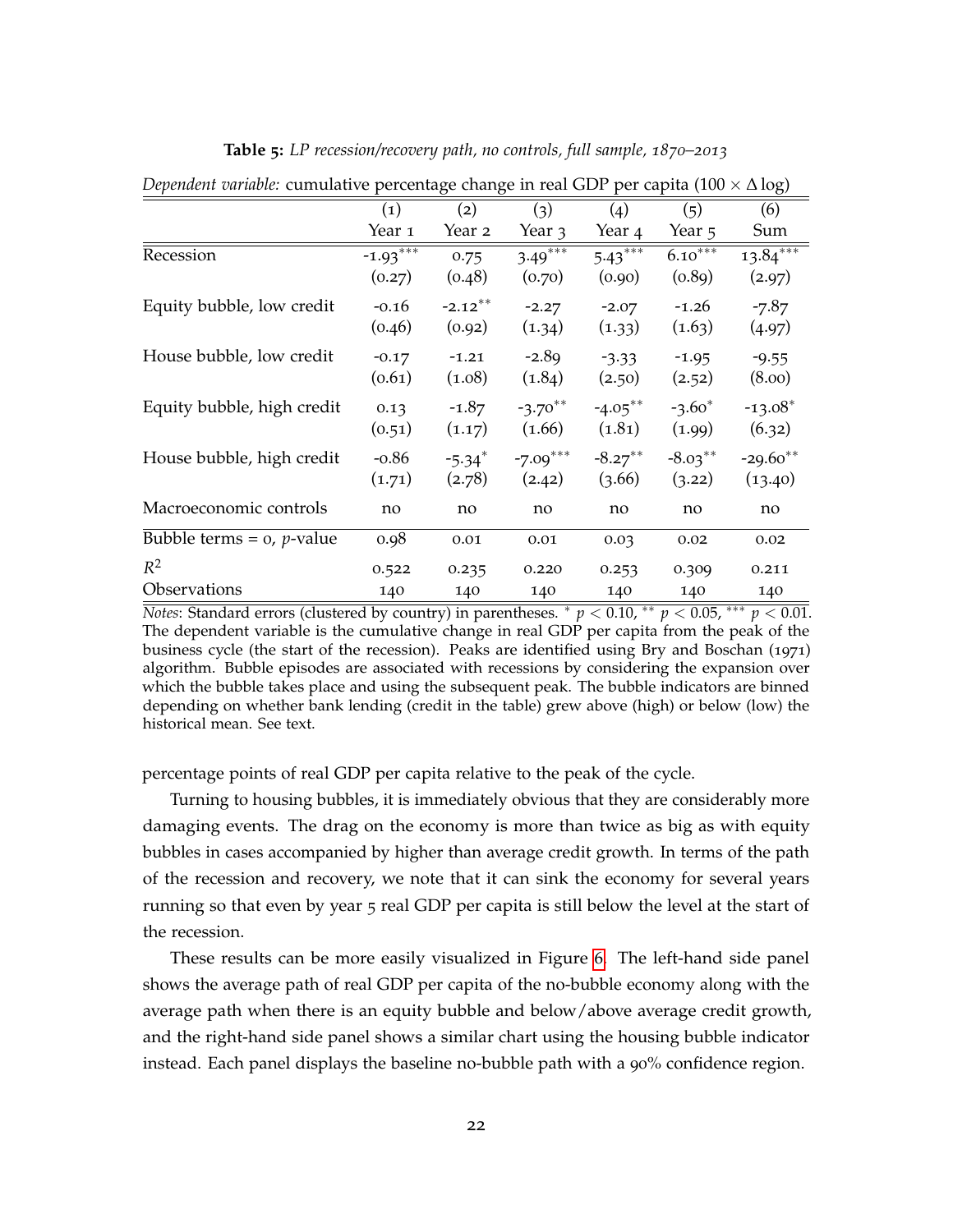<span id="page-24-0"></span>



*Notes*: The figure displays the coefficients reported in Table [5](#page-23-0). The solid blue line reports the average no-bubble path. The grey area represents the 90% confidence region around the average path. The green dashed line is the sum of the average no-bubble path and the bubble coefficient when credit is below the mean, whereas the dotted red line is the sum of the average no-bubble path and the bubble coefficient when credit is high. Full sample: 1870–2013, excludes the World Wars and a window of 5 years around them.

# 5.1. Adding controls

Table [5](#page-23-0) and Figure [6](#page-24-0) provide the first of several interesting findings, and they accord well with the results discussed in Section [4](#page-16-0). Briefly, it appears that equity bubbles are less harmful to the economy than housing bubbles are. However, regardless of the type, asset bubbles associated with rapid credit growth are especially damaging. These results could be manifestations of other economic phenomena happening at the same time and driving the bubbles and credit creation themselves. Consequently, we expand the control set as much as possible to try to account for macroeconomic conditions existing at the start of the recession.

In order to do this, we expand the specification of the benchmark local projection in expression ([4](#page-22-0)). First, in order to account for whether higher than average credit growth has a negative effect on output beyond its interaction with the bubble indicators, we include  $\delta_{i,t(p)}$  directly as a regressor. Note we cannot enter  $(1 - \delta_{i,t(p)})$  simultaneously as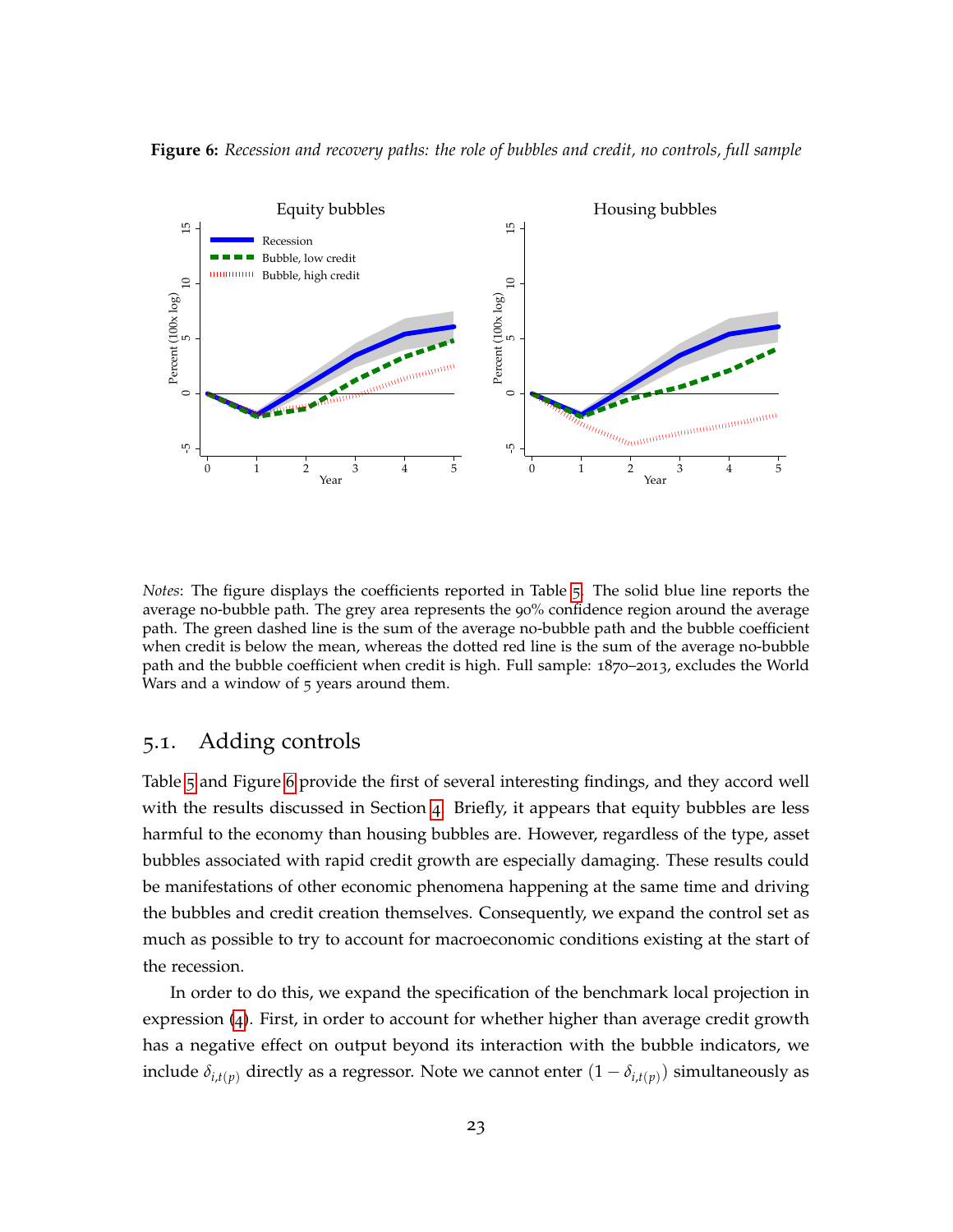a regressor since then we would have perfect colinearity with the constant term.

Next, we include the value at the peak and one lag of the following controls: (1) the growth rate of real GDP per capita; (2) the growth rate in investment per capita; (3) the CPI inflation rate; (4) the short-term interest rate (usually measured as the 3-month rate on government securities); (5) the long-term interest rate (usually measured as the 5-year rate on government securities); and (6) the current account to GDP ratio.

Suppose we let  $X_{i,t}(p)$  denote the vector containing the seven controls observed at the peak and one lag. Expression ([4](#page-22-0)) with the additional controls becomes a new specification

<span id="page-25-0"></span>
$$
\Delta_h y_{i,t(p)} = \sum_{i=1}^{I-1} \alpha_{i,h} D_{i,t(p)} + \mu_h + \beta_h \delta_{i,t(p)} + \sum_j \gamma_h^{j,Hi} d_{i,t(p)}^j \times \delta_{i,t(p)} \n+ \sum_j \gamma_h^{j, Lo} d_{i,t(p)}^j \times (1 - \delta_{i,t(p)}) + X_{i,t(p)} \Phi + \epsilon_{i,t(p)} \quad \text{for } h = 1, ..., 5.
$$
\n(5)

We now present estimates of this form, which are the central preferred results of this paper, and selected coefficient estimates of expression ([5](#page-25-0)) are reported in Table [6](#page-27-0) for the 1870–2013, excluding 5-year windows around the World Wars, whereas estimates based on shorter sample from the post-WW2 period (1948–2013) are reported in Table [7](#page-28-0). Figure [7](#page-26-0) presents in graphical form the estimates from both tables by appropriately combining the coefficients in expression ([5](#page-25-0)).

The basic lessons from the naïve analysis in expression  $(4)$  $(4)$  $(4)$  and Table [5](#page-23-0) remain largely unchanged with the additional controls. Equity bubbles are damaging. They are associated with a worse recession and a slower recovery in the full sample. However, as we shall see, the damage from equity bubbles largely dissipates after WW2. The paths of real GDP per capita become largely indistinguishable from the typical path in recessions. Although equity bubbles have limited effect overall, they are clearly associated with more damage when accompanied by above average growth in credit regardless of the sample studied.

Meanwhile, bubbles in housing prices are associated with noticeably worse recessions and recovery paths of real GDP per capita, and even more so when credit expands above the historical mean during the preceding expansion. Panel (a) of Figure  $7$  makes this difference readily apparent. The coefficient estimates are negative and statistically significant.

Table [7](#page-28-0) repeats the estimation of expression ([5](#page-25-0)) but restricting the sample to the post-WW2 period. As we discussed earlier, there are some differences in the incidence of bubble episodes before and after WW2. However, the pre-WW2 sample is too short to provide reliable estimates. Hence, the comparison between Tables [6](#page-27-0) and  $7$  and panels (a) and (b)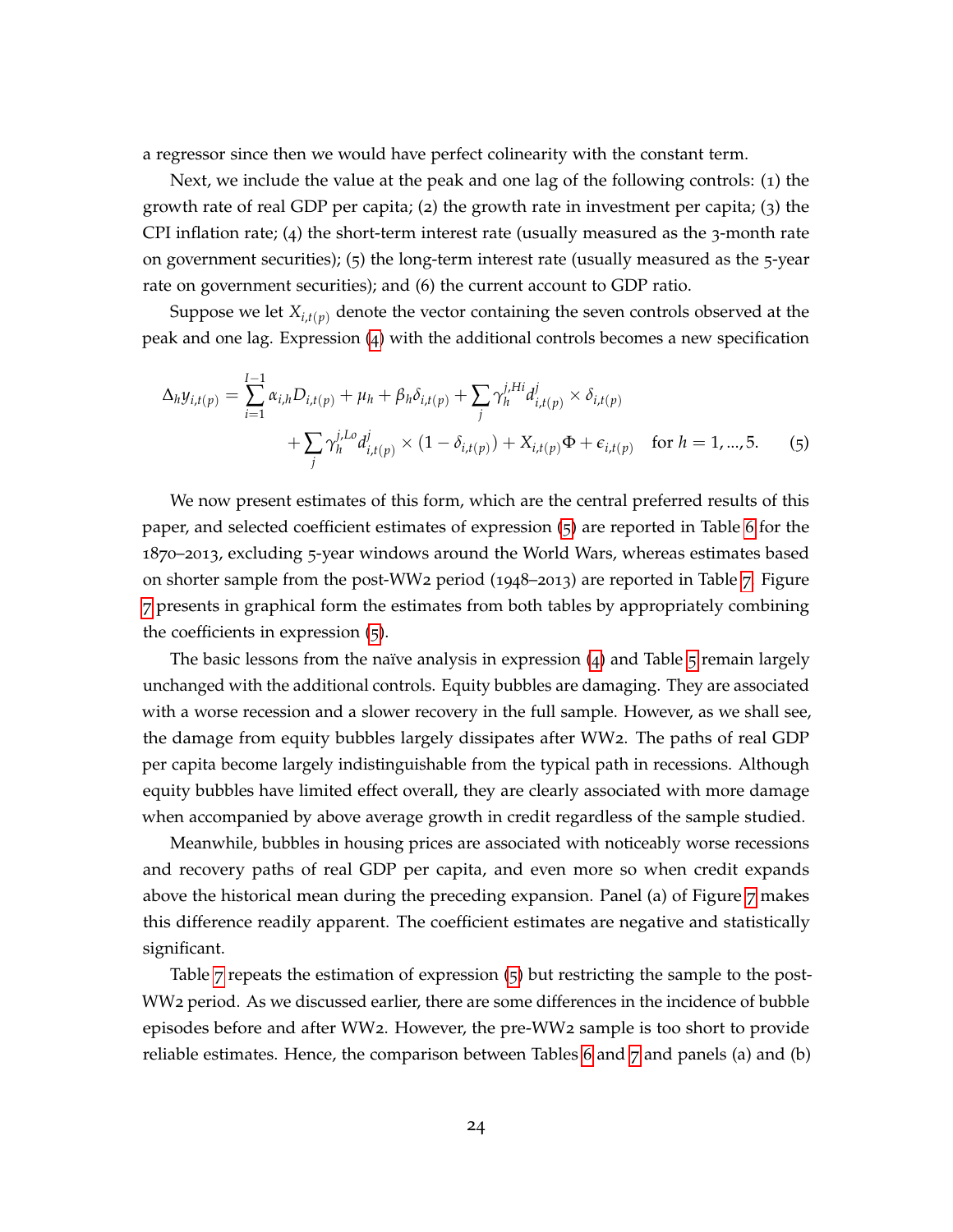<span id="page-26-0"></span>**Figure 7:** *Recession and recovery paths: the role of bubbles and credit, with controls*



**(a)** *Full sample, 1870–2013*

**(b)** *Post-WW2 sample, 1948–2013*



*Notes*: Panel (a) in the figure displays the coefficients reported in Table [6](#page-27-0), whereas panel (b) corresponds to the coefficients in Table [7](#page-28-0). The solid blue line reports the average no-bubble path. The grey area represents the 90% confidence region around the average path. The green dashed line is the sum of the average no-bubble path and the bubble coefficient when credit is below the mean, whereas the dotted red line is the sum of the average no-bubble path and the bubble coefficient when credit is high. The full sample, 1870–2013, excludes the World Wars and a window of 5 years around them.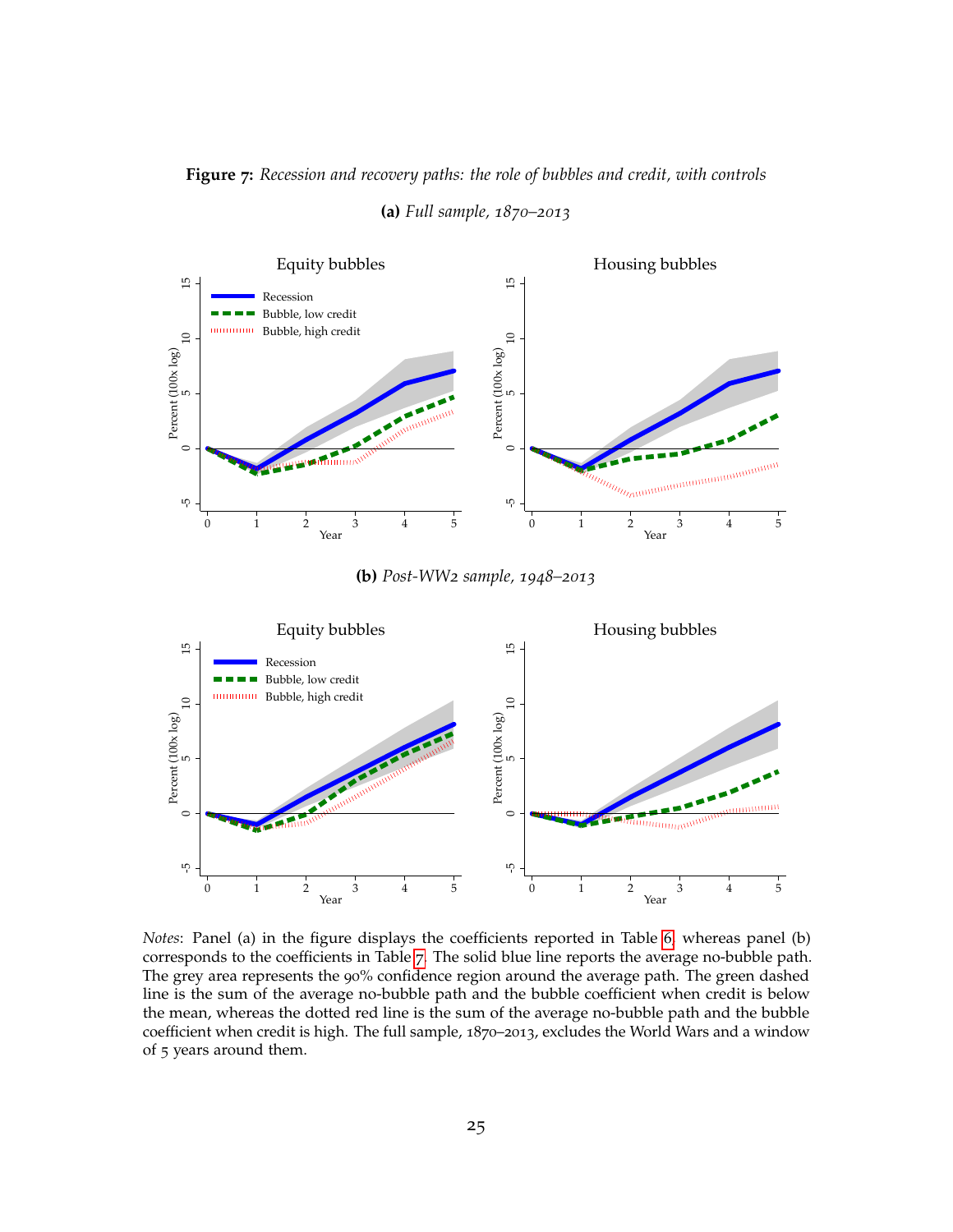|                                      | (1)        | (2)              | (3)        | (4)                   | (5)        | (6)         |
|--------------------------------------|------------|------------------|------------|-----------------------|------------|-------------|
|                                      | Year 1     | Year 2           | Year 3     | Year 4                | Year 5     | Sum         |
| Recession                            | $-1.83***$ | 0.8 <sub>0</sub> | $3.20***$  | $5.92***$             | $7.07***$  | $15.16***$  |
|                                      | (0.35)     | (0.73)           | (0.79)     | (1.38)                | (1.13)     | (4.04)      |
| Equity bubble, low credit            | $-0.49$    | $-2.26*$         | $-2.97***$ | $-2.99$ <sup>**</sup> | $-2.37$    | $-11.08**$  |
|                                      | (0.41)     | (1.11)           | (1.30)     | (1.39)                | (1.47)     | (5.11)      |
| House bubble, low credit             | $-0.18$    | $-1.73$          | $-3.69**$  | $-5.13***$            | $-4.01*$   | $-14.74***$ |
|                                      | (0.56)     | (1.12)           | (1.60)     | (2.25)                | (2.12)     | (6.94)      |
| Equity bubble, high credit           | $-0.07$    | $-2.03$          | $-4.49***$ | $-4.22**$             | $-3.69**$  | $-14.50**$  |
|                                      | (0.68)     | (1.69)           | (1.45)     | (1.67)                | (1.54)     | (5.94)      |
| House bubble, high credit            | $-0.29$    | $-5.08*$         | $-6.54***$ | $-8.52**$             | $-8.52***$ | $-28.95***$ |
|                                      | (1.79)     | (2.80)           | (2.35)     | (3.74)                | (2.87)     | (12.84)     |
| Macroeconomic controls               | yes        | yes              | yes        | yes                   | yes        | yes         |
| Bubble terms = $o$ , <i>p</i> -value | 0.83       | 0.01             | 0.01       | 0.01                  | 0.01       | 0.01        |
| $R^2$                                | 0.594      | 0.319            | 0.404      | 0.416                 | 0.484      | 0.396       |
| Observations                         | 140        | 140              | 140        | 140                   | 140        | 140         |

**Table 6:** *LP recession/recovery path, with controls, full sample, 1870–2013*

<span id="page-27-0"></span>*Dependent variable:* cumulative percentage change in real GDP per capita (100 × ∆ log)

of Figure [7](#page-26-0) provide the best way to assess the stability of our findings across samples. By and large the differences are small, although there is perhaps one noticeable difference. Allowing for the decline in precision in the shorter sample, and focusing therefore on the point estimates, in the post-WW2 sample it makes a much bigger difference whether the bubble is in equities or houses: housing booms appear more damaging and equity booms less damaging than in the full sample, but both are still much worse when they are matched with a credit boom.

Before we examine the robustness of our results, we summarize the main findings so far. Recessions tend to last for one year and the average loss of output is just under 2% in real per capita terms. The recovery starts in year 2 by which time most of the loss in the first year is made up, and the economy continues to grow at about the same yearly rate for the next three years. If the economy experiences an asset price bubble (as we

*Notes*: Standard errors (clustered by country) in parentheses. <sup>∗</sup> *p* < 0.10, ∗∗ *p* < 0.05, ∗∗∗ *p* < 0.01. The dependent variable is the cumulative change in real GDP per capita from the peak of the business cycle (the start of the recession). Peaks are identified using Bry and Boschan (1971) algorithm. Bubble episodes are associated with recessions by considering the expansion over which the bubble takes place and using the subsequent peak. The bubble indicators are binned depending on whether bank lending (credit in the table) grew above (high) or below (low) the historical mean. See text.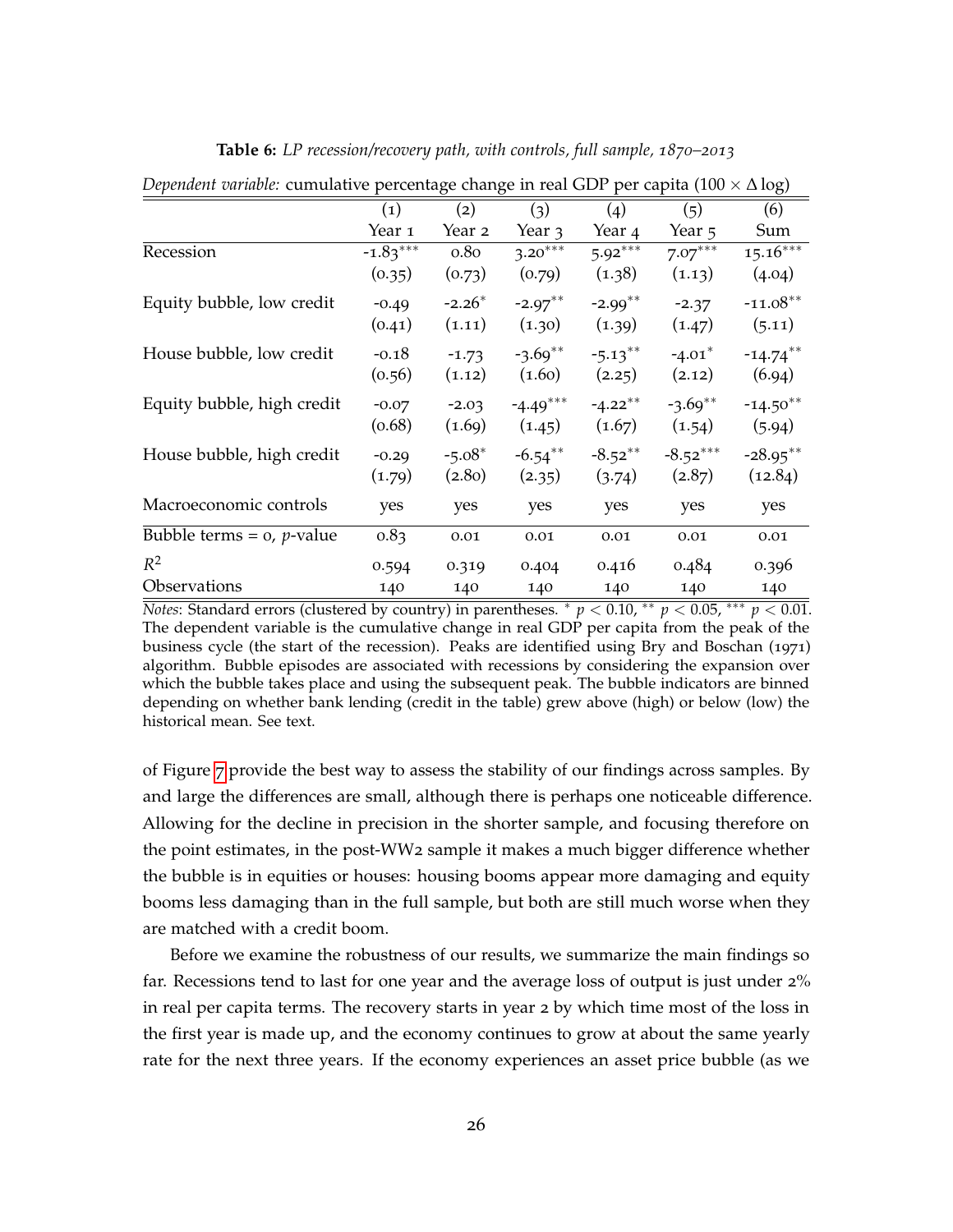|                                      |            | ັ                    | ັ          |            |            | $\overline{\mathsf{v}}$ |
|--------------------------------------|------------|----------------------|------------|------------|------------|-------------------------|
|                                      | (1)        | (2)                  | (3)        | (4)        | (5)        | (6)                     |
|                                      | Year 1     | Year 2               | Year 3     | Year 4     | Year 5     | Sum                     |
| Recession                            | $-0.99***$ | $1.51$ <sup>**</sup> | $3.77***$  | $6.05***$  | $8.15***$  | $18.48***$              |
|                                      | (0.26)     | (0.54)               | (0.84)     | (1.13)     | (1.38)     | (3.76)                  |
| Equity bubble, low credit            | $-0.55$    | $-1.58$              | $-0.74$    | $-0.64$    | $-0.81$    | $-4.32$                 |
|                                      | (0.45)     | (1.02)               | (1.35)     | (1.69)     | (1.94)     | (6.04)                  |
| House bubble, low credit             | $-0.09$    | $-1.78$              | $-3.26*$   | $-4.13*$   | $-4.30*$   | $-13.55$                |
|                                      | (0.72)     | (1.62)               | (1.84)     | (2.10)     | (2.21)     | (7.85)                  |
| Equity bubble, high credit           | $-0.35$    | $-2.39*$             | $-2.25$    | $-1.97$    | $-1.51$    | $-8.46$                 |
|                                      | (0.69)     | (1.32)               | (1.41)     | (1.74)     | (1.77)     | (5.99)                  |
| House bubble, high credit            | 0.98       | $-2.25^*$            | $-5.02***$ | $-5.83***$ | $-7.51***$ | $-19.63***$             |
|                                      | (0.89)     | (1.09)               | (1.29)     | (1.75)     | (1.99)     | (5.68)                  |
| Macroeconomic controls               | yes        | yes                  | yes        | yes        | yes        | yes                     |
| Bubble terms = $o$ , <i>p</i> -value | 0.10       | 0.00                 | 0.00       | 0.00       | 0.01       | 0.00                    |
| $R^2$                                | 0.679      | 0.508                | 0.602      | 0.675      | 0.744      | 0.621                   |
| Observations                         | 85         | 85                   | 85         | 85         | 85         | 85                      |

**Table 7:** *LP recession/recovery path, with controls, post-WW2 sample*

<span id="page-28-0"></span>*Dependent variable:* cumulative percentage change in real GDP per capita (100 × ∆ log)

*Notes*: Standard errors (clustered by country) in parentheses. <sup>∗</sup> *p* < 0.10, ∗∗ *p* < 0.05, ∗∗∗ *p* < 0.01. The dependent variable is the cumulative change in real GDP per capita from the peak of the business cycle (the start of the recession). Peaks are identified using Bry and Boschan (1971) algorithm. Bubble episodes are associated with recessions by considering the expansion over which the bubble takes place and using the subsequent peak. The bubble indicators are binned depending on whether bank lending (credit in the table) grew above (high) or below (low) the historical mean. See text.

have defined it) during the preceding expansion, the recession tends to be deeper and the recovery slower. The detrimental effects of an asset price bubble depend on two factors: whether the bubble happens in equities or in houses, and whether the bubble happens to coincide with rapid growth in private credit as well. Our results clearly show that over the history of advanced economies, the worst outcomes are clearly when the bubble is in housing prices and there is a credit boom. In that case, even after five years, the economy typically has not yet quite recovered from the recession and is still struggling to regain its peak level of real GDP per capita.

Several factors could affect these preliminary conclusions and the next section conducts a number of robustness checks. In Section [4](#page-16-0) we saw that credit fueled bubbles have classification ability for whether the recession is normal or associated with a financial crisis. Therefore, the next section evaluates whether allowing for a different average path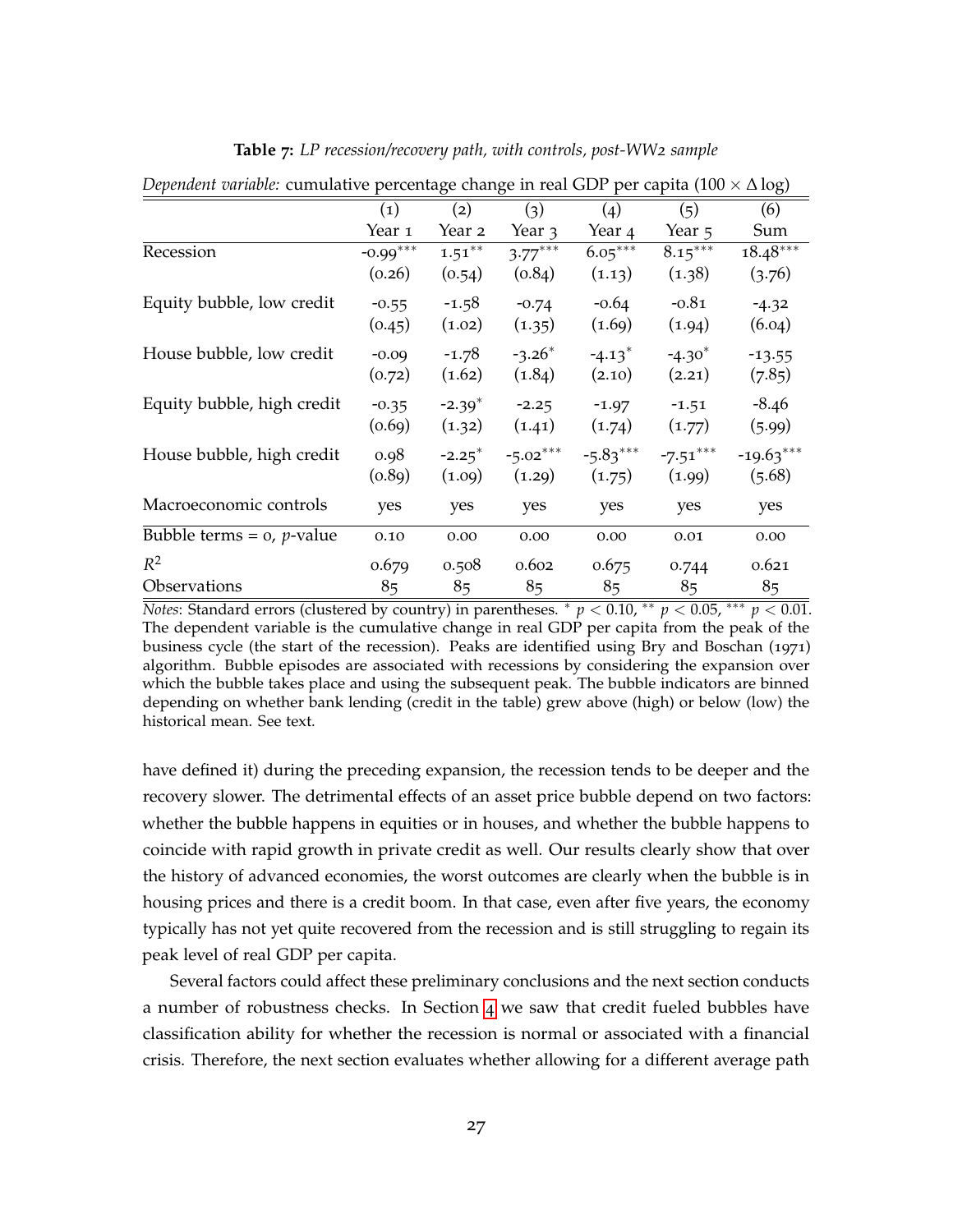depending on whether the recession is normal or not will undo our main results. The second important robustness check has to do with the differences we have reported all along between the pre- and post-WW2 periods. The pre-WW2 period is characterized by the preponderance of equity bubbles over housing bubbles and to a great extent, this result could be driven by the volatile period between the two World Wars. Thus, we check how sensitive are our results when we exclude this particularly tumultuous interwar era. Finally, many of the conclusions from this section are an almost too-perfect description of the Global Financial Crisis and Great Recession. Naturally, we ask to what extent the results on how the economy responds are driven by the recent experience. To that end, we cut off the sample in 2008 to examine whether the main results survive when we omit this potentially influential episode.

# 5.2. Robustness check 1: accounting for financial crises

The first of the robustness checks investigates whether the estimates we obtain for our bubble indicators may be proxying for the fact that financial crisis recessions are different from normal recessions and asset price bubbles are often associated with financial crises, as Section [4](#page-16-0) showed. The simplest way to check for this effect is to expand the specification in expression ([5](#page-25-0)). Let  $F_{i,t(p)} = 1$  if the recession at time  $t(p)$  is a financial crisis recession, 0 otherwise. Including this indicator in expression ([5](#page-25-0)) we obtain a new specification

$$
\Delta_h y_{i,t(p)} = \sum_{i=1}^{I-1} \alpha_{i,h} D_{i,t(p)} + \mu_h + \beta_h \delta_{i,t(p)} + \theta_h^{Hi} F_{i,t(p)} \delta_{i,t(p)} + \sum_j \gamma_h^{j, Hi} d_{i,t(p)}^j \times \delta_{i,t(p)} + \theta_h^{Lo} F_{i,t(p)} (1 - \delta_{i,t(p)}) + \sum_j \gamma_h^{j, Lo} d_{i,t(p)}^j \times (1 - \delta_{i,t(p)}) + X_{i,t(p)} \Phi + \epsilon_{i,t(p)} \quad \text{for } h = 1, ..., 5.
$$
 (6)

That is, we interact the financial crisis recession indicator  $F_{i,t(p)}$  with the indicator that determines whether credit grew above or below the historical mean, *δi*,*t*(*p*) .

The results of this estimation are reported in Figure 8[a.](#page-30-0) With this estimation strategy, the financial crisis recession indicator picks up on the fact that this type of recession tends to be worse than normal recessions, a fact already documented in Cerra and Saxena (2008), for example, as well as in our own earlier work. However, even though we are now soaking up this source of variation from the data directly, the coefficient estimates for the bubble-credit interaction indicators are qualitatively similar to the estimates reported in Table [6](#page-27-0) and Figure 7[a.](#page-26-0) The effects of bubble-credit interactions are somewhat attenuated, as one would expect, but they do not go to zero even with this harsh test. The difference between equity versus housing bubbles remains. The former are bad, the latter are worse.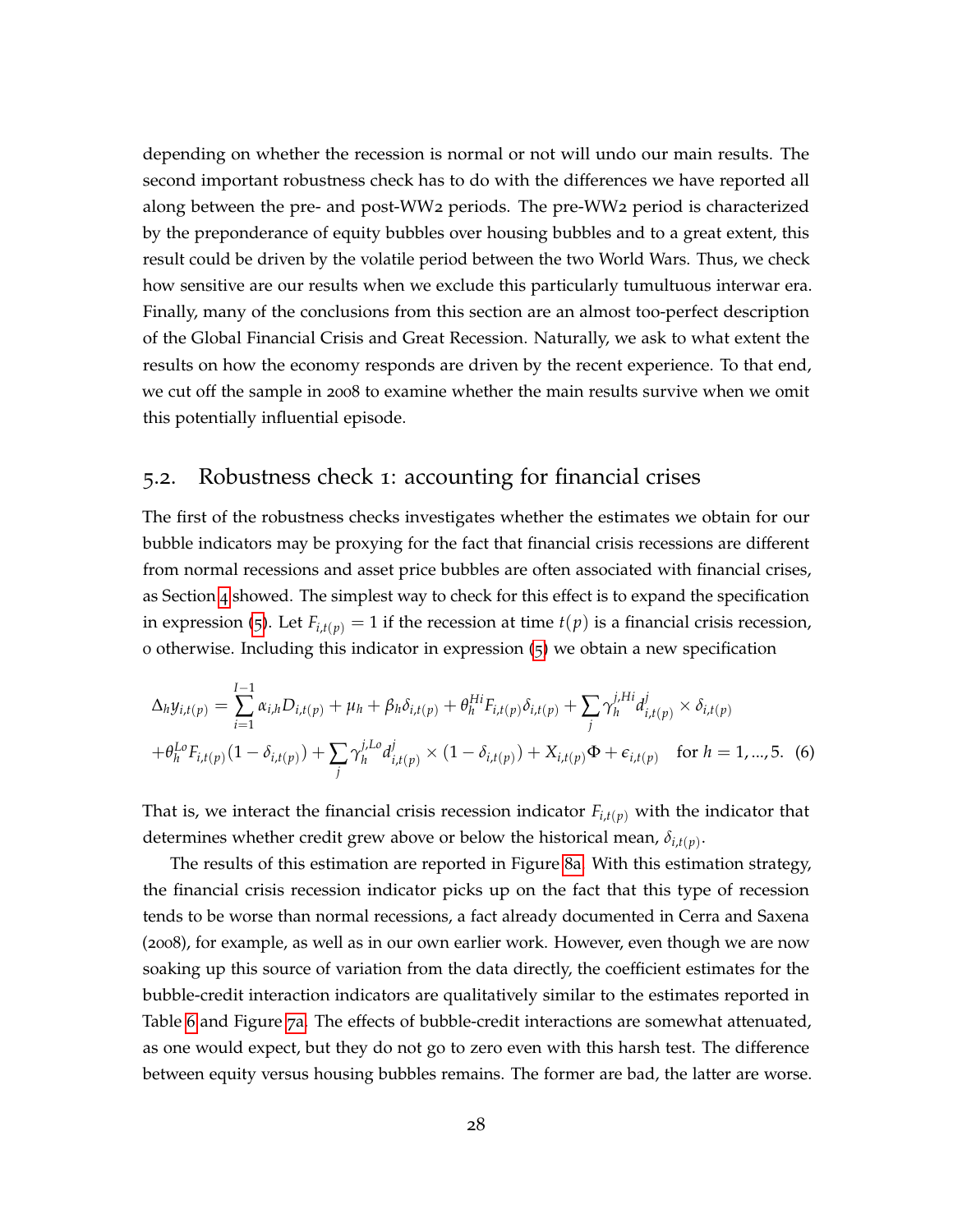<span id="page-30-0"></span>**Figure 8:** *Recession and recovery paths: robustness checks with controls* **(a)** *Including indicators for normal/financial recessions, full sample 1870–2013*



**(b)** *Sample excluding the interwar years, 1870–1909 and 1948–2013*



**(c)** *Sample excluding the years since Global Financial Crisis, 1870–2006*



*Notes*: The solid blue line reports the average no-bubble path. The grey area represents the 90% confidence region around the average path. The green dashed line is the sum of the average no-bubble path and the bubble coefficient when credit is below the mean, whereas the dotted red line is the sum of the average no-bubble path and the bubble coefficient when credit is high. All samples exclude the World Wars and a window of 5 years around them. See text.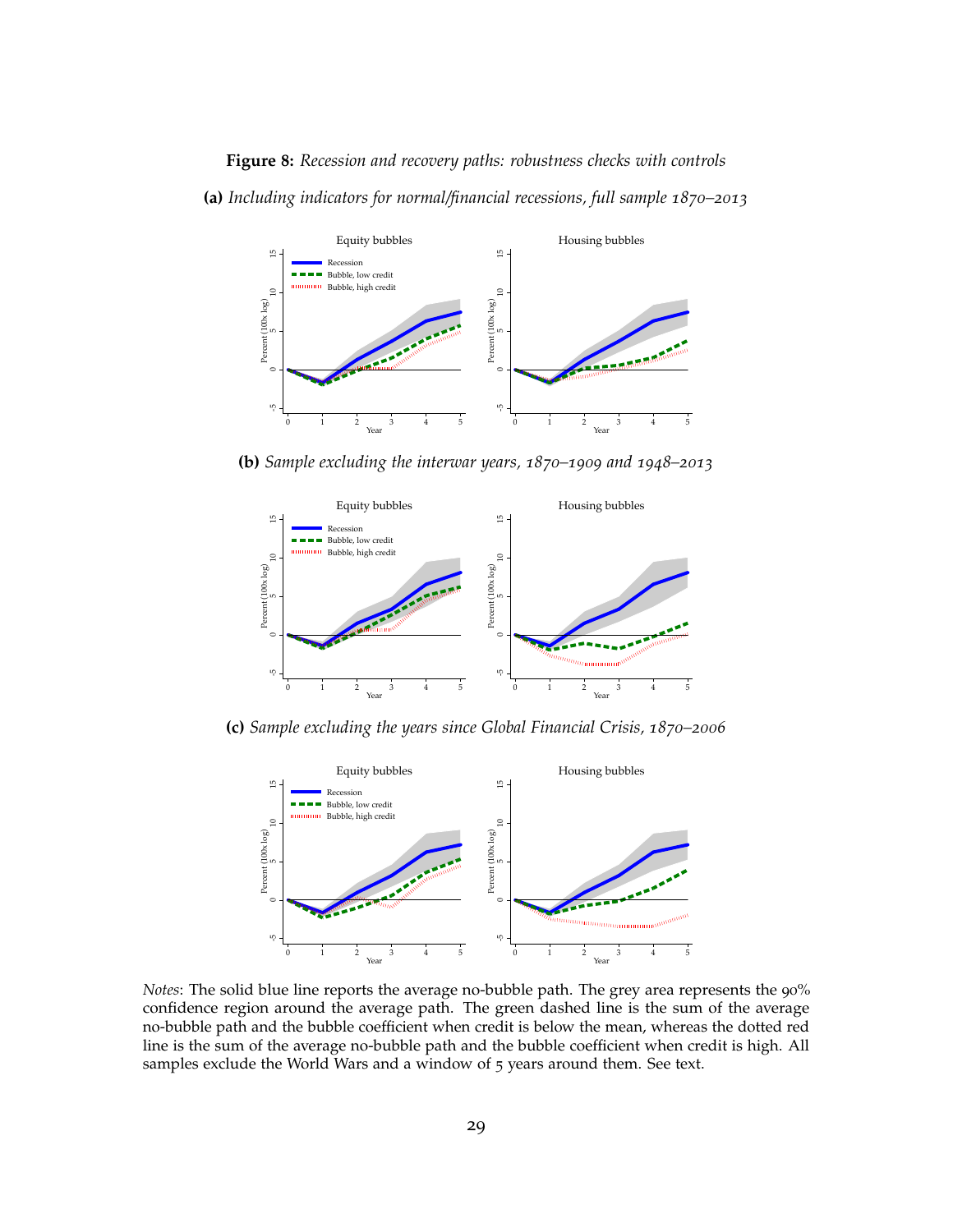# 5.3. Robustness check 2: excluding the interwar period

The interwar period, which we define to be between 1909 and 1948, to include 5-year windows around the two world wars, was characterized by a volatile macroeconomic environment and considerable turmoil in international financial markets. Naturally, this period includes the Great Depression, and the Crash of 1929, which could be skewing some of the results we have been reporting so far about the changing importance of equity bubbles and the overall results we have reported in Table [6](#page-27-0) and Figure 7[a.](#page-26-0)

We therefore performed the experiment of re-estimating the results excluding the interwar years and this is reported in Figure 8[b.](#page-30-0) The broad picture remains largely unchanged. Equity bubbles become somewhat less relevant (not surprisingly, since we have eliminated from the sample the 1930s slump, which followed a massive equity run-up), and the dramatic effects of credit booms and housing price bubbles remain of about the same magnitude as in our main results.

# 5.4. Robustness check 3: excluding the Global Financial Crisis

The last robustness check that we conduct examines whether the strong core results we find in our full sample estimation are driven by the recent Global Financial Crisis. In many countries, notoriously the U.S. and Spain, a deep slump followed an expansion which saw the coupling of a housing bubble and a rapid expansion of mortgage lending, including shadow banking activities such as mortgage backed securities, and other housing related derivatives. It was the collapse of house prices and the credit crunch that heralded the fall of the economic dominoes in 2007–08.

Figure 8[c](#page-30-0) re-estimates the main results by truncating the sample to pre-2007 years, which limits the estimation sample to recession peaks and recoveries from years before the Global Financial Crisis had erupted. Again, the data indicate strongly that our core findings reported in Table [6](#page-27-0) and Figure  $7(a)$  $7(a)$  are not the result of this one global episode but rather an enduring characteristic in the historical record.

## 6. Conclusion

Do asset price bubbles and leverage pose a risk to macroeconomic and financial stability? And, setting aside the numerous competing theoretical explorations of this question, what does the evidence show? In light of recent events these are some of the most pressing questions for researchers and policymakers in macroeconomics and finance.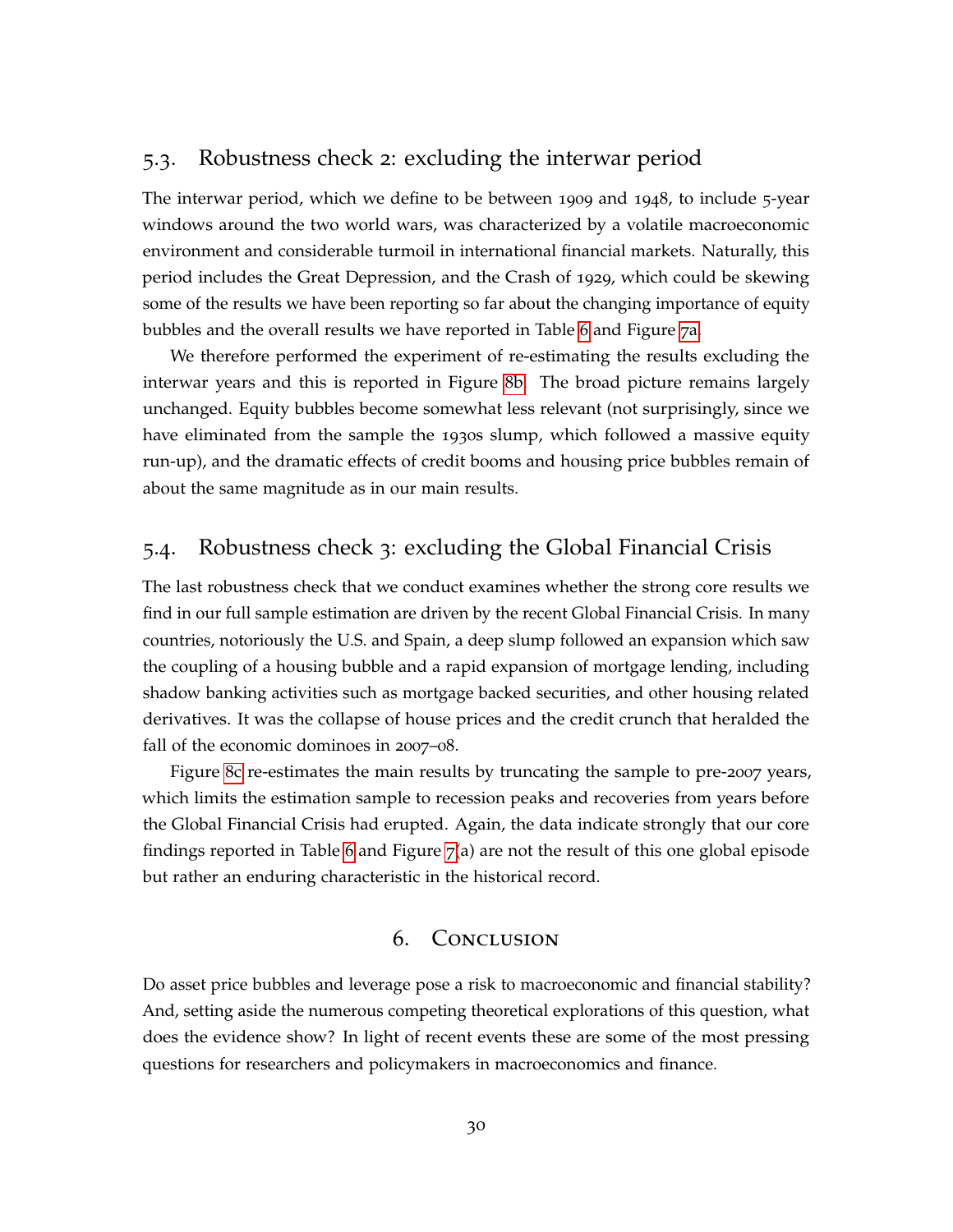In recent years, central banks typically ignored credit and stayed on the sideline when asset price bubbles inflated. Their hands-off approach has been criticized, among others, by institutions such as the BIS that took a less sanguine view of the self-equilibrating tendencies of financial markets and warned of the potentially grave consequences of asset price busts. The critical assumption was that central banks would be in a position to manage the macroeconomic fall-out. They could clean-up after the mess. While the aftermath of the dotcom bubble seemed to offer support for this rosy view of central bank capabilities, the 2008 Global Financial Crisis dealt a severe blow to the assumption that the fall-out of asset price bubbles was always and everywhere a manageable phenomenon.

Although these observations are based on just two data points from recent history, they mesh well with the key finding of this paper: not all bubbles are created equal. In this paper, we turned to economic history for the first comprehensive assessment of the costs of asset price bubbles. We provide evidence on which types of bubbles matter and how their economic costs differ. From a monetary and macroprudential policy point of view, our findings may help us to understand the tradeoffs involved in the "leaning against the wind" and "mopping up after" strategies. We show that when credit growth fuels asset price bubbles, the dangers for the financial sector and the real economy are much more substantial. The damage done to the economy by the bursting of credit-boom bubbles is significant and long-lasting. These findings can inform ongoing efforts to devise better guides to macro-financial theory and its real-world application at a time when policymakers are searching for new approaches in the aftermath of the Great Recession.

### **REFERENCES**

- Bank for International Settlements. 2013. Long Series on Credit to Private Non-financial Sectors. <https://www.bis.org/statistics/credtopriv.htm>.
- Barro, Robert J., and José F. Ursúa. 2008. Macroeconomic Crises since 1870. *Brookings Papers on Economic Activity* 39(1): 255–335.
- Bordo, Michael D., Barry Eichengreen, Daniela Klingebiel, and María Soledad Martínez-Pería. 2001. Is the Crisis Problem Growing More Severe? *Economic Policy* 16(32): 53–83.
- Bordo, Michael D., and Olivier Jeanne. 2002. Monetary Policy And Asset Prices: Does 'Benign Neglect' Make Sense? *International Finance* 5(2): 139–164.
- Bordo, Michael D., and John Landon-Lane. 2013. What Explains House Price Booms? History and Empirical Evidence. NBER Working Papers 19584.
- Borio, Claudio, and Philip Lowe. 2002. Asset prices, financial and monetary stability: exploring the nexus. BIS Working Paper 114.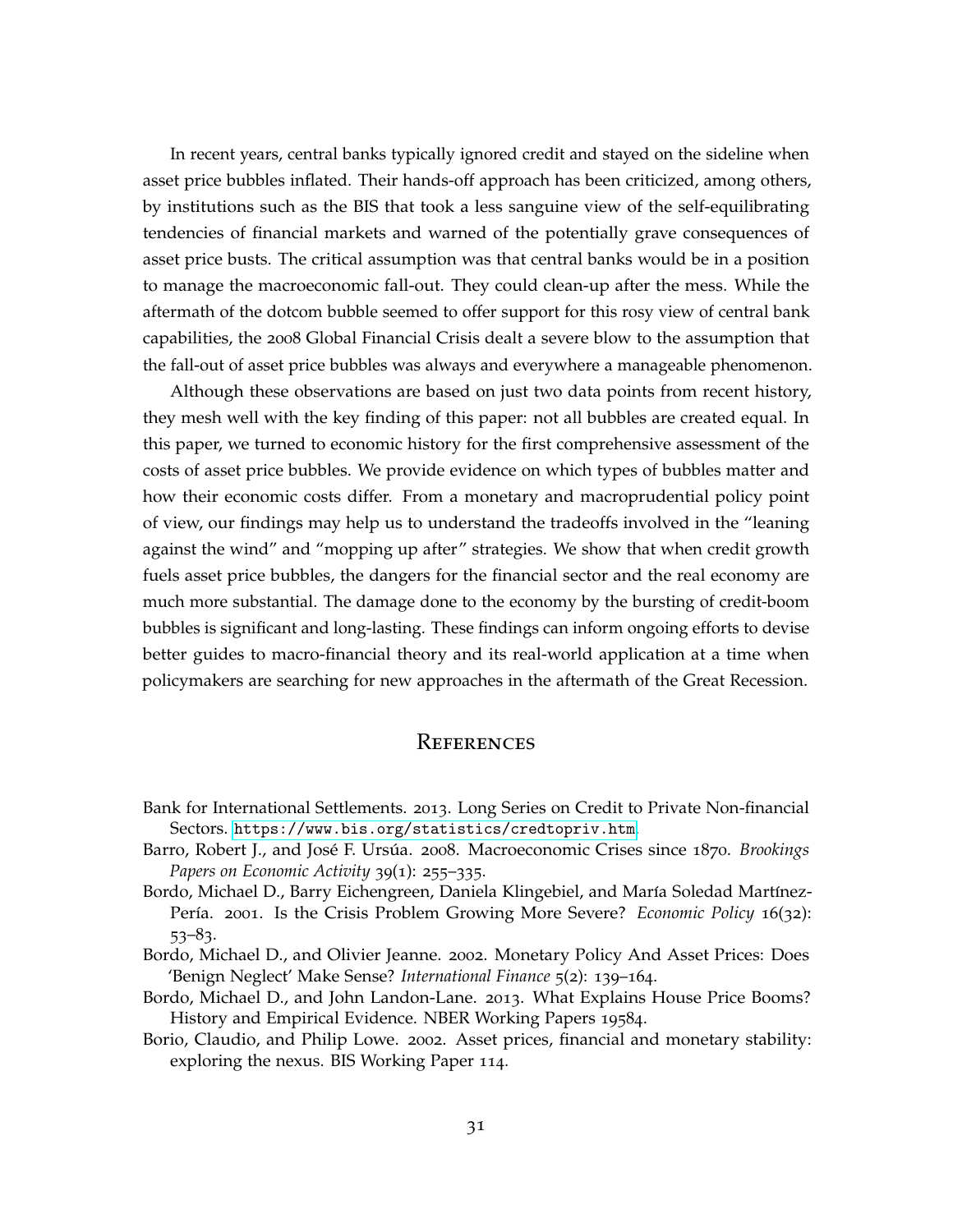- Bry, Gerhard, and Charlotte Boschan. 1971. *Cyclical Analysis of Time Series: Selected Procedures and Computer Programs*. New York: NBER.
- Cerra, Valerie, and Sweta C. Saxena. 2008. Growth Dynamics: The Myth of Economic Recovery. *American Economic Review* 98(1): 439–57.
- Claessens, Stijn, M. Ayhan Kose, and Marco E. Terrones. 2008. What Happens During Recessions, Crunches and Busts? IMF Working Paper WP/08/274.
- Detken, Carsten, and Frank Smets. 2004. Asset price booms and monetary policy. In *Macroeconomic Policies in the World Economy* edited by Horst Siebert. Berlin: Springer, pp. 189–227.
- Drehmann, Mathias, and Mikael Juselius. 2014. Evaluating early warning indicators of banking crises: Satisfying policy requirements. *International Journal of Forecasting* 30(3): 759–80.
- Galí, Jordi. 2014. Monetary Policy and Rational Asset Price Bubbles. American Economic *Review* 104(3): 721–52.
- Goldsmith, Raymond W. 1985. *Comparative National Balance Sheets: A Study of Twenty Countries, 1688–1979.* Chicago: University of Chicago Press.
- Goodhart, Charles, and Boris Hofmann. 2008. House prices, money, credit, and the macroeconomy. *Oxford Review of Economic Policy* 24(1): 180–205.
- Helbling, Thomas F. 2005. Housing price bubbles—A tale based on housing price booms and busts. *Real estate indicators and financial stability* 21. Basel: Bank for International Settlements, pp. 30-41.
- Helbling, Thomas F., and Marco E. Terrones. 2003. Real and Financial Effects of Bursting Asset Price Bubbles. In *World Economic Outlook*, April. Washington: IMF, pp. 61–94.
- Hoffman, Philip T., Gilles Postel-Vinay, and Jean-Laurent Rosenthal. 2000. *Priceless Markets: The Political Economy of Credit in Paris, 1660–1870.* Chicago: University of Chicago Press.
- Jordà, Oscar. 2005. Estimation and Inference of Impulse Responses by Local Projections. *American Economic Review* 95(1): 161–82.
- Jorda,` Oscar, Moritz Schularick, and Alan M. Taylor. ` 2013. When Credit Bites Back. *Journal of Money, Credit and Banking* 45(S2): 3–28.
- Jordà, Òscar, Moritz Schularick, and Alan M. Taylor. 2014. The Great Mortgaging: Housing Finance, Crises, and Business Cycles. NBER Working Paper 20501. Forthcoming in *Economic Policy*.
- Jordà, Oscar, and Alan M. Taylor. 2011. Performance Evaluation of Zero Net-Investment Strategies. NBER Working Paper 17150.
- Knoll, Katharina. 2014. Boom and Bust: House Price Cycles, 1870–2014. Draft manuscript. Free University of Berlin.
- Knoll, Katharina, Moritz Schularick, and Thomas Steger. 2014. No Price Like Home: Global House Prices, 1870–2012. CEPR Working Paper 10166.
- Laeven, Luc, and Fabian Valencia. 2008. Systemic Banking Crises: A New Database. IMF Working Paper 08/224.
- Laeven, Luc, and Fabian Valencia. 2012. Systemic Banking Crises Database: An Update. IMF Working Paper 12/163.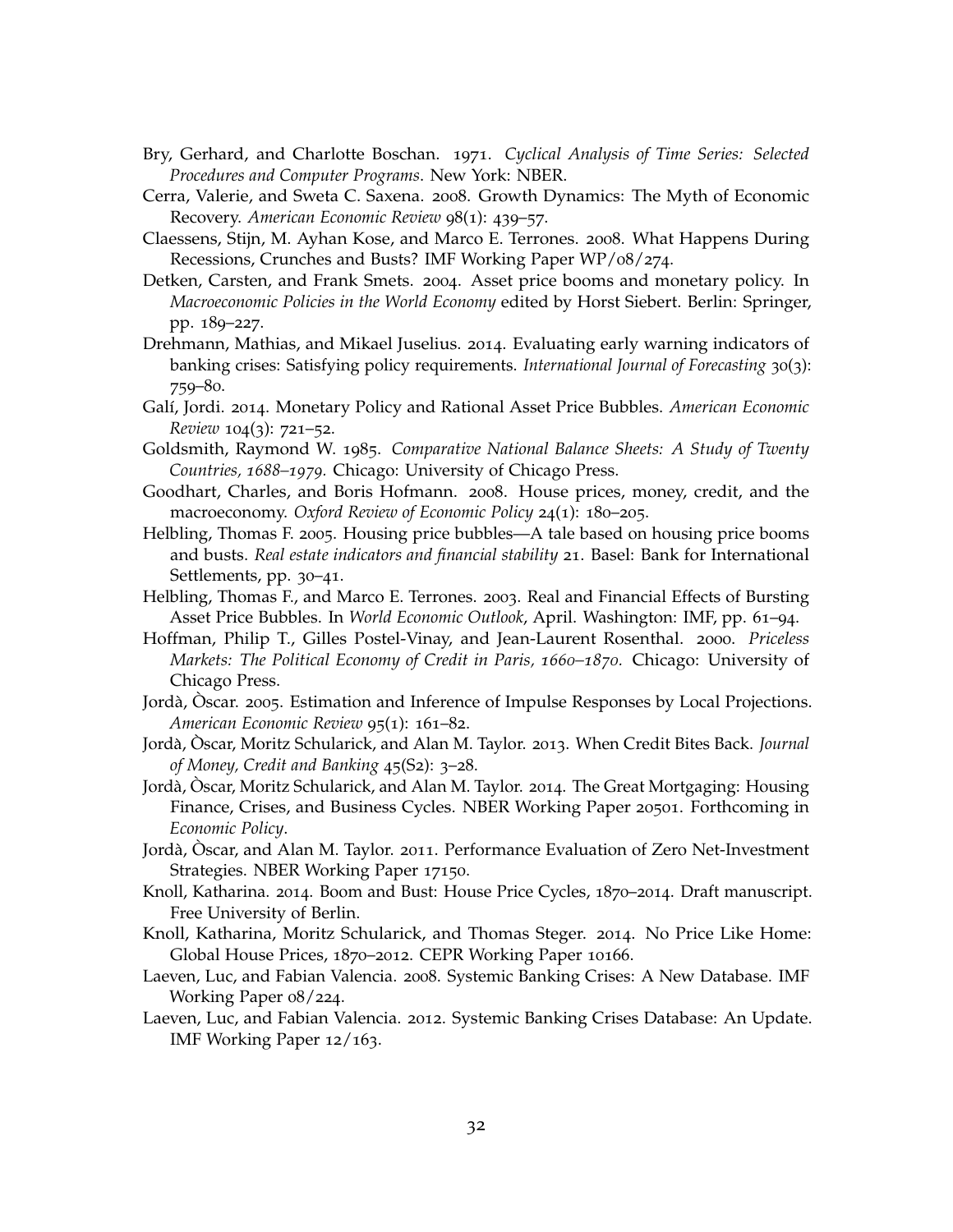- Maddison, Angus. 2005. Measuring and Interpreting World Economic Performance, 1500–2001. *Review of Income and Wealth* 51(1): 1–35.
- Mian, Atif, and Amir Sufi. 2014. *House of Debt: How They (and You) Caused the Great Recession, and How We Can Prevent It from Happening Again*. Chicago: University of Chicago Press.
- Mitchell, Brian R. 2008a. *International Historical Statistics: Africa, Asia, and Oceania, 1750– 2005*. 5th Edition. New York: Macmillan.
- Mitchell, Brian R. 2008b. *International Historical Statistics: Europe, 1750–2005*. 6th Edition. New York: Macmillan.
- Mitchell, Brian R. 2008c. *International Historical Statistics: The Americas, 1750–2005*. 6th Edition. New York: Macmillan.
- Mishkin, Frederic S. 2008. How Should We Respond to Asset Price Bubbles? *Financial Stability Review*, Banque de France, vol. 12 (October), pp. 65–74.
- Mishkin, Frederic S. 2009. Not all bubbles present a risk to the economy. *Financial Times*, November 9, 2009.
- Okina, Kunio, Masaaki Shirakawa, and Shigenori Shiratsuka. 2001. The asset price bubble and monetary policy: experience of Japan's economy in the late 1980s and its lessons. *Monetary and Economic Studies* 19 (S-1). Tokyo: Institute for Monetary and Economic Studies, Bank of Japan, pp. 395–450.
- Reinhart, Carmen M., and Kenneth S. Rogoff. 2009. *This Time is Different: Eight Centuries of Financial Folly*. Princeton, N.J.: Princeton University Press.
- Schularick, Moritz, and Alan M. Taylor. 2012. Credit Booms Gone Bust: Monetary Policy, Leverage Cycles, and Financial Crises, 1870–2008. *American Economic Review* 102(2): 1029–61.
- Svensson, Lars E.O. 2014. Inflation Targeting and "Leaning against the Wind." *International Journal of Central Banking* 10(2): 103–14.
- White, Eugene N. 2014. Lessons from the Great American Real Estate Boom and Bust of the 1920s. In *Housing and Mortgage Markets in Historical Perspective* edited by Eugene N. White, Kenneth Snowden, and Price Fishback. Chicago: University of Chicago Press, pp. 115–58.